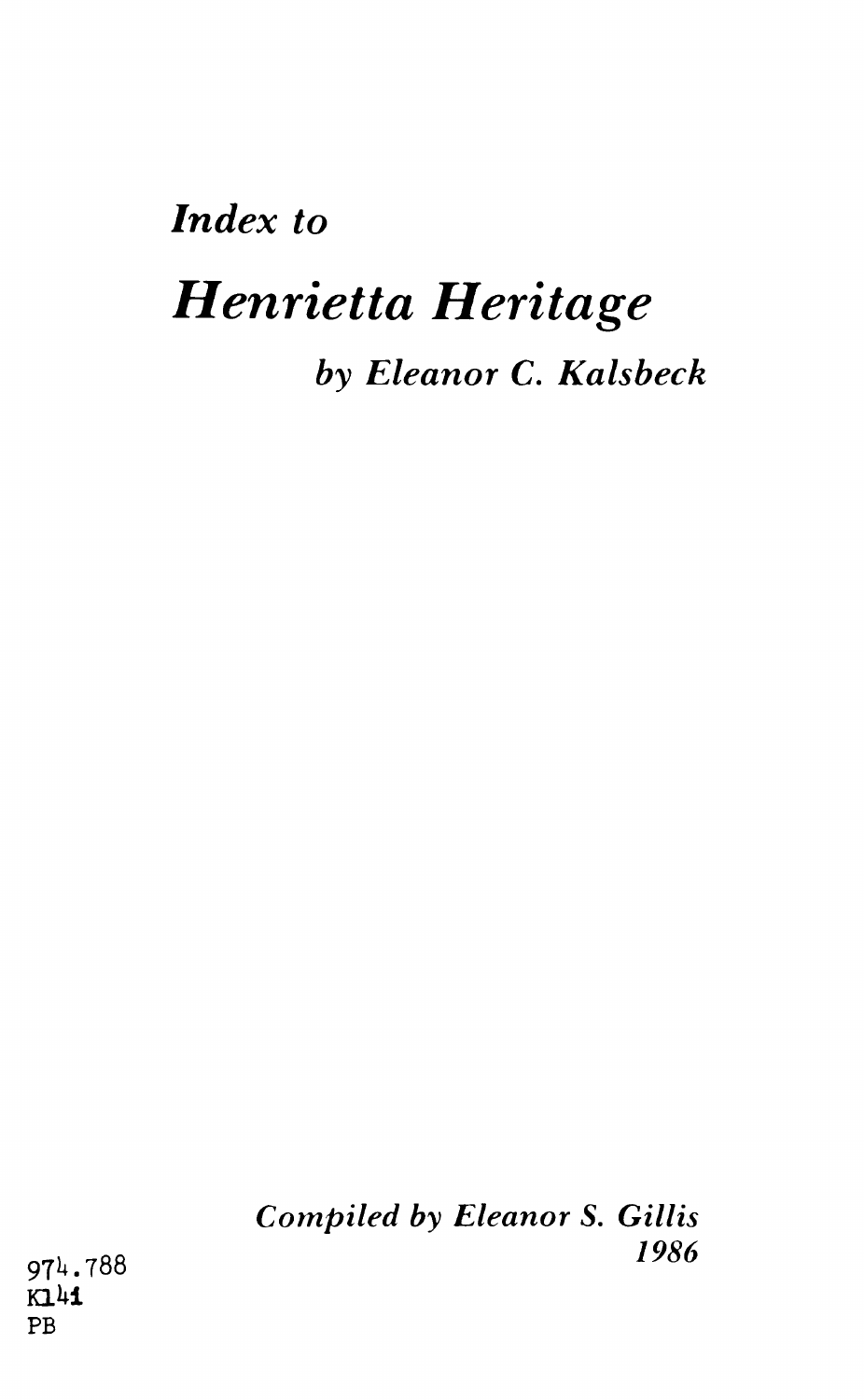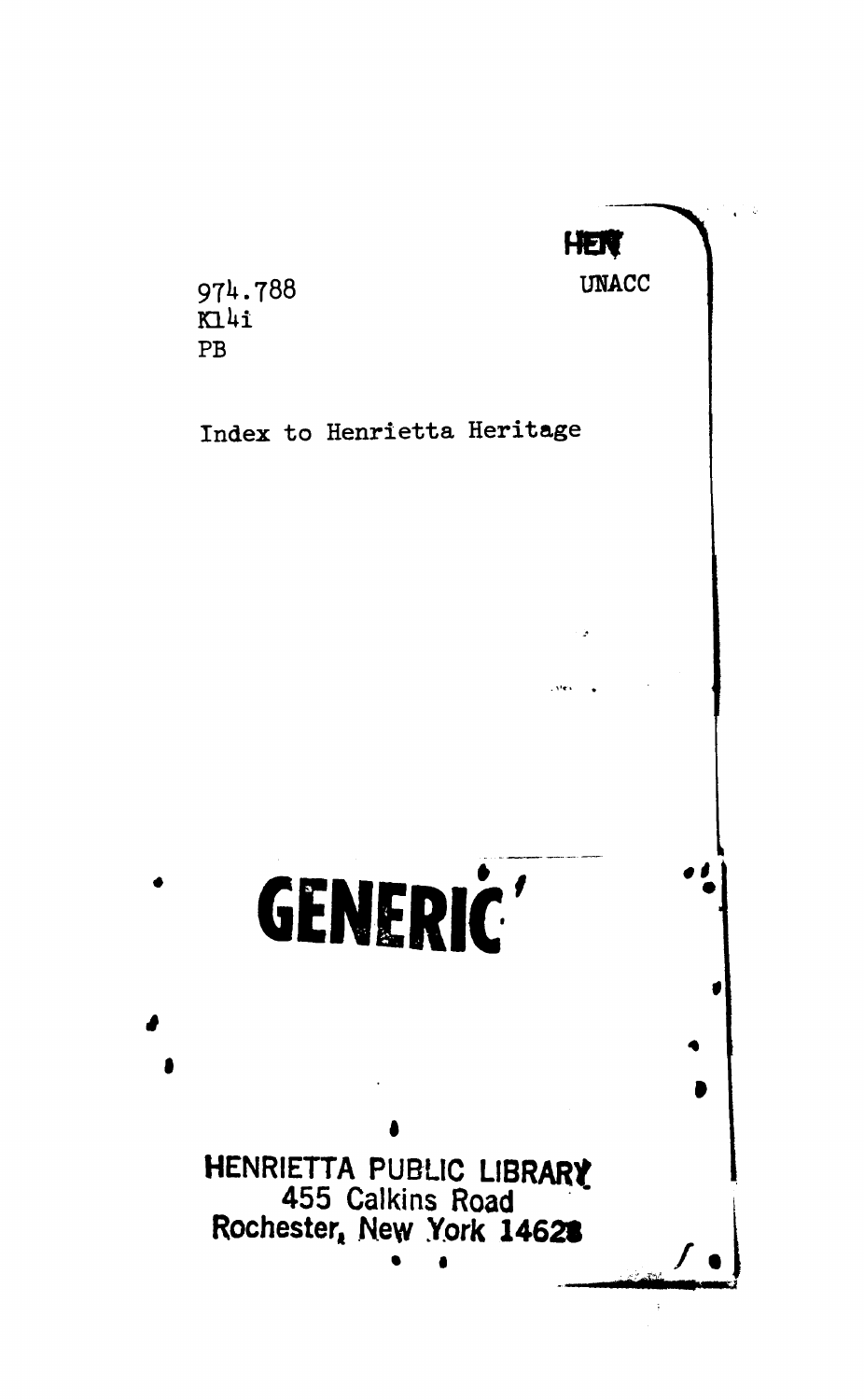

**Henrietta Heritaea - Illustrations Page 9 Interior, Iroquols Longhouse 27 Henrietta Laura. Countess of Bath 36 Dr. Cornells Charles Six 37 Dr. Willem Six 37 Six Coat-of-Arms 45 William Utley 48 Cobblestone home of John Brinlnstool,River Road 50 East Henrietta Road home of Elijah Little 52 Brick House from Martin Roberts' plans , Winton Road 52 Martin Roberts homestead on Stone Road 53 Andrew Bushman cobblestone house, Telephone Road 54 Cobblestone house, Telephone Road, home of Andrew Bushman's son (?) 54 Cobblestone house, West Henrietta Road, home of Andrew Bushman's son (?) 55 Cobblestone house, Telephone Road, home of Andrew Bushman's son (?) 56 Tinker homestead, Calkins Road 76 "Sugaring Off". Peets Farm, Edgewood Avenue 78 Cobblestone blacksmith shop, West Henrietta Road 79 Joseph Williams (?) home, West Henrietta Road 79 Blacksmith & Wagon Making Shop, West Henrietta Road 80 Alexander Williams home, West Henrietta Road 81 Philip Kazmayer, West Henrietta Blacksmith 82 New Tear's Ball Invitation 83 Tally-Ho on East Henrietta Road 84 Henry Chapman hotel, West Henrietta Road 84 Hotel,. 5691 West Henrietta Road 85 Half-Way House, East Henrietta Road 88 General Store, West Henrietta & Erie Station Roads 90 Elihu Kirby home, East Henrietta & Lehigh Station Roads 90 Marsh & Griffin General Store, East Henrietta Road 91 Floyd & Fred Feasel 92 Chapman Block, East Henrietta Road 94 : Store & Post Office~on East Henrietta Road, near Ridgeland 96 American Hotel, West Henrietta Road 98 Quaker Meeting House, Calkins Road 100 East Baptist Church, Reeves Road 102 West Henrietta Road Baptist Church 109 Congregational Church, Lehigh Station Road |11 Samuel Hook home, East Henrietta Road %12 Methodist Episcopal Church, East Henrietta Road**

**I.**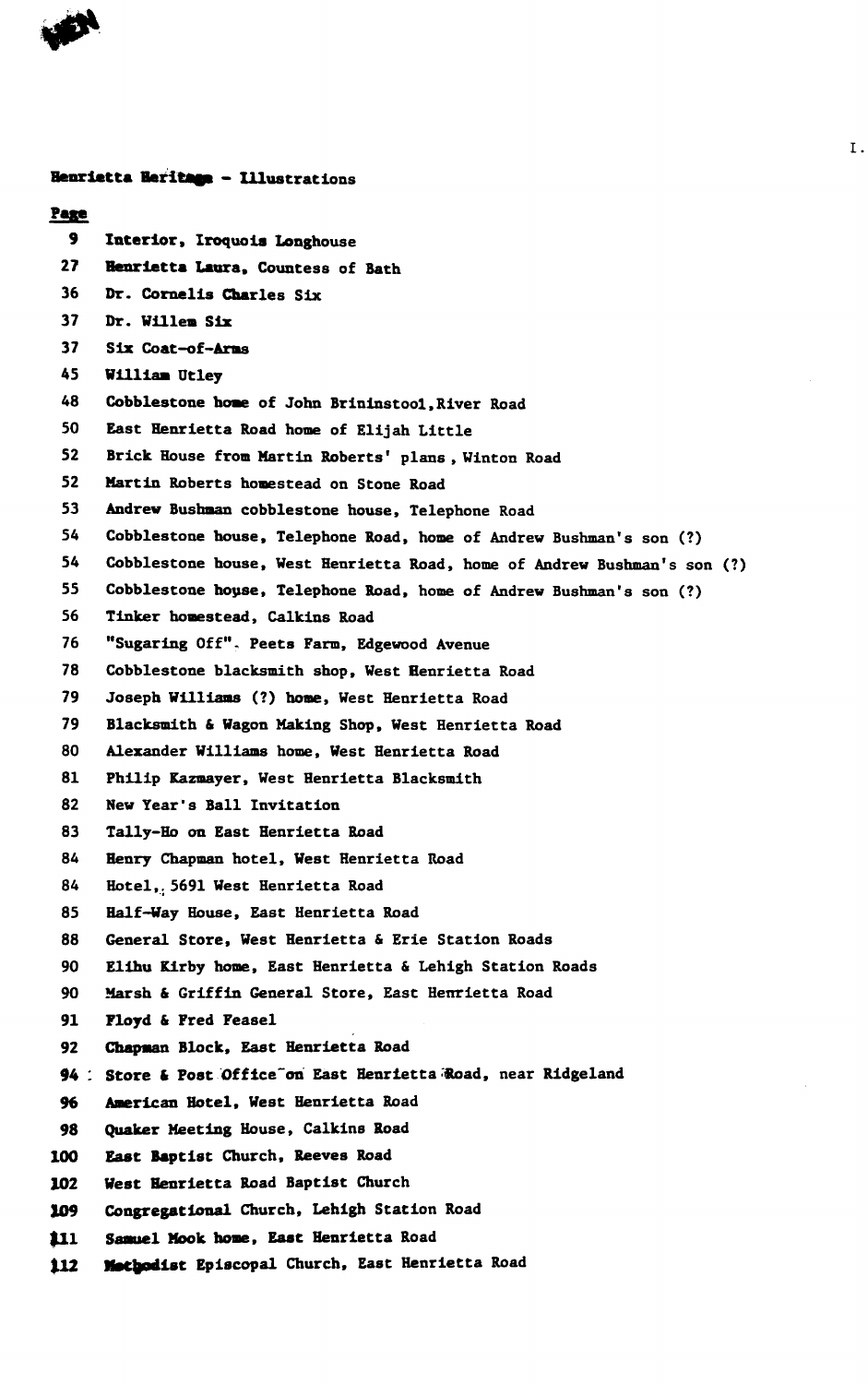**115 - Concordia German Lutheran Church, Erie Station Road 116 - St. Mark's Evangelical Lutheran Church, Erie Station Road 117 - Ridgeland Church, East Henrietta Road 119 - Good Shepherd Church, East Henrietta Road 119 - Good Shepherd School, East Henrietta Road 124 - Temple Beth Am. East Henrietta Road •126 - Guardian Angels Church & School, East Henrietta Road 135 - #1 School, Pinnacle Road 136 - #1 School Class, ca. 1870 138 - #2 School, Lehigh Station & Pinnacle Roads 139 - Recess at #2 School 140 - #3 School, Pinnacle Road 141 - #4 School, East Henrietta Road 142 - #5 School, Lehigh Station Road 143 - #6 School, East Henrietta Road 143 - Students at District #6 School 144 - District #7 School, West Henrietta Road 145 - Former District #8 School, 774 Erie Station Road 146 - Former District #8 School, 649 Erie Station Road 147 District #9 School, River Road 148 District #10 School, East River Road 151 - Monroe Academy, East Henrietta Road 165 Henrietta High School (former Monroe Academy) 166 - D. J. Dolan 166 - Anna Kidder 169 - Charles H. Roth Senior High School, East Henrietta Road 171 - William Gillette Elementary School, Groton Parkway 171 Monica Leary Elementary School, East Henrietta Road 172 Floyd S. Winslow Elementary School, Pinnacle Road 172 Crittenden Elementary School, Jfest Henrietta Road 173 Carlton Webster Junior High School, Lehigh Station Road 174 David B. Crane Elementary School, Shell Edge Drive 174 - R.H.C.S. Administration Bldg., Lehigh Station Road 175 - Henry Burger Junior High School, Erie Station Road 176 - R.H.C.S. Maintenance Bldg., Brie Station Road 176 - Ethel Fyle Elementary School, Vollmer Parkway 177 - Emma Sherman Elementary School, Authors Avenue 178 - James Sperry Senior High School, Lehigh Station Road 182 - Busham Cemetery, Telephone Road 183 - Brininstool Cemetery, Erie Station Road 192 Former Railroad Station, Erie Station Road**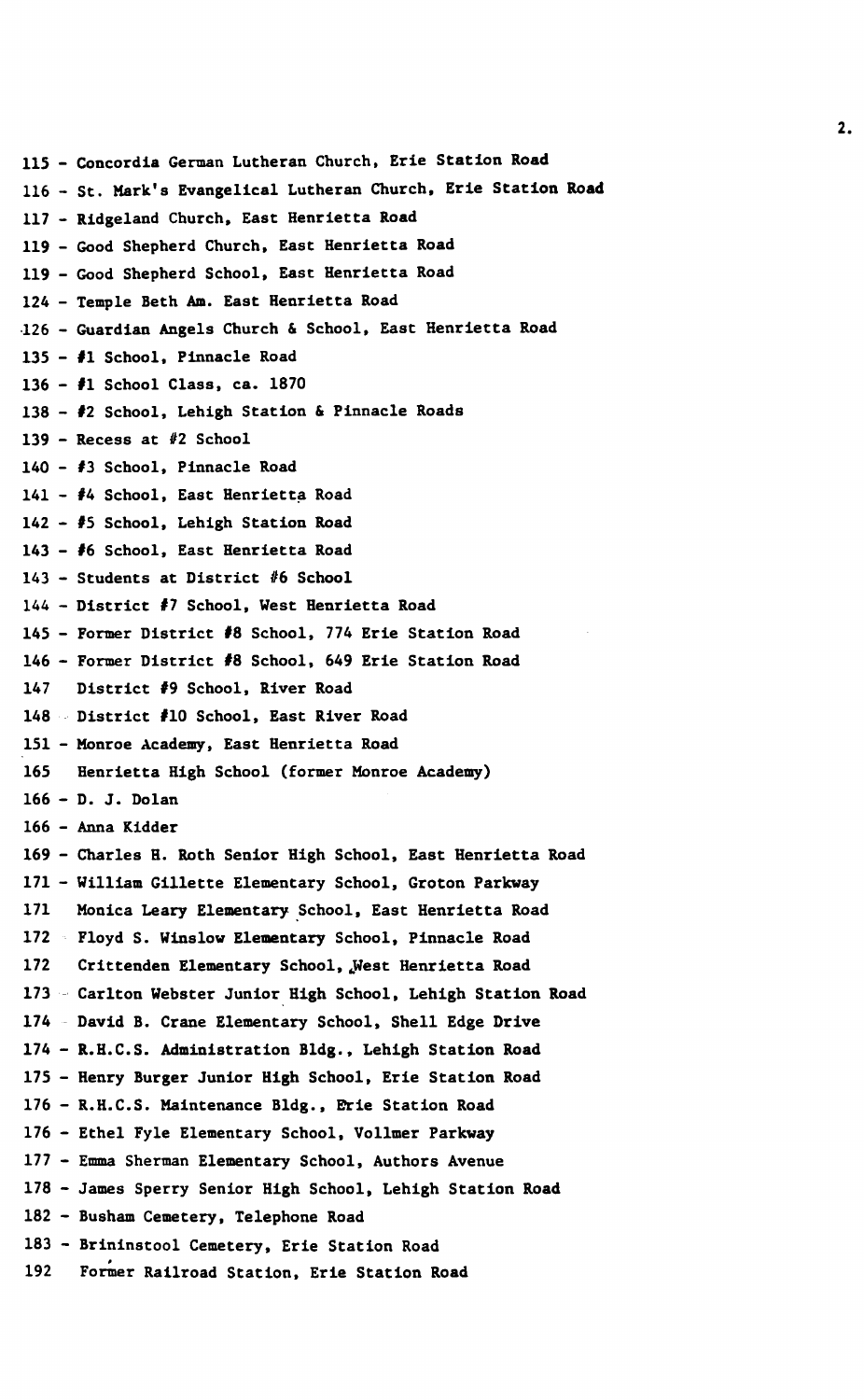198 - Janna Sperry and Mrs. James Sperry 199 - Cobblestone Residence, Abel Post 201 - **Frank** Tlbbetts 226 - Daniel 6. Mason, M.D. 226 - Dr. Mason with wife and children 248 - Antoinette Brown Blackwell 249 - Childhood hone of Antoinette Brown Blackwell 253 - Home of Sarah and Ambrose Cornwell 256 - Hon. Martin Roberts, II 256 - Hon. Martin Roberts, II, with prize-winning oxen 258 - Home of Martin Roberts, II and family 261 - Joel Clark, drummer boy 262 - Jeremiah Clark home, East Henrietta Road 262 - Harvey Stone home, East Henrietta Road 264 - Jonathan & Rhadogoway Winslow home, Lehigh Station Road 264 - Floyd Stone Winslow 266 - Orlow Beebee home, West Henrietta Road 267 - Orlow Beebee 281 - Dunn Farm, West Henrietta-Scottsville Road 282 - East River Road home of Lot Search 283 - Wesley Search 286 - Daniel and Lucinda Fenner home, West Henrietta Road 288 - George and Penelope Perry home. West Henrietta Road 295 - Lillian F. Roberts 297 Grange Hall, Erie Station Road 302 - Ray Hylan School of Aeronautics, West Henrietta & Jefferson Roads 310 - Ballantyne Bridge 312 - Fire House for Fire Dept. #1, East Henrietta Road 341 - Henrietta Town Hall & Library 351 - Rep. Charles Smith 351 - **Rep.** Henry H. Sperry 352 - Horn. Don W. Cook 353 - Lucien Morin, County Manager 356 -Armorial Bearings (sketch) of Henrietta Laura, Countess of Bath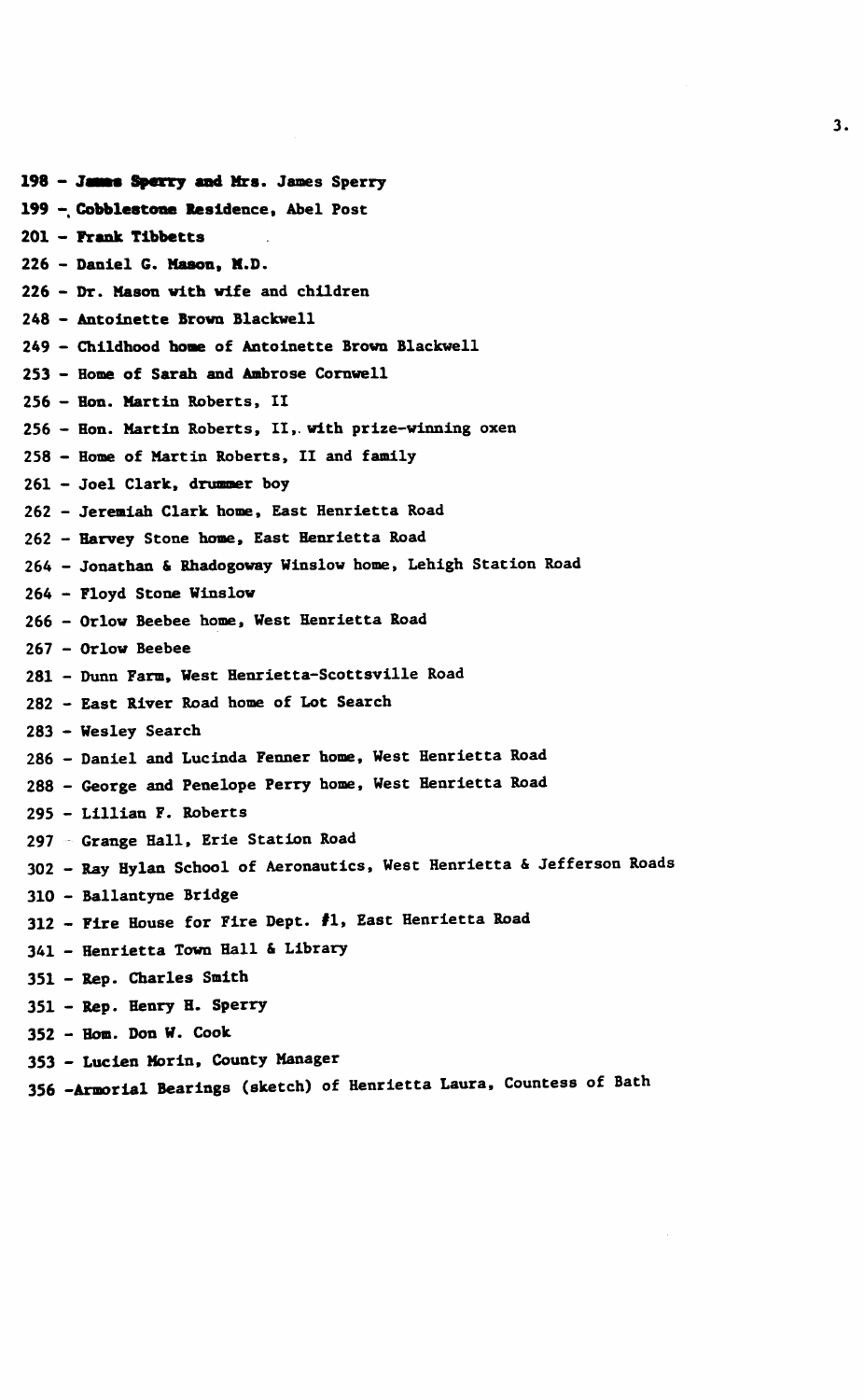## **Index**

**A Better Henrietta, Inc. 304 Abbott, Sara 50 Acer, John 82 Acer's Tavern 82, 89 Adams, Peleg 57 Adjutant, Samuel 77 Airport Development 301 Alderson, Lew 314 Alexander, Carl 316 Alien Land Holding Act 33 Allen, Mary 150, 152-154, 159, 273 Allen, Solomon 123 American Home Missionary Society 106, 110 American Hotel 86 American Legion Posts 320 Ames, Dr. James A. 224 Angevine, Philip 75 Angle, Anna M. (Mrs. Lindsay Schenck) 277 Angle, Eleanor Eaton (Mrs. James L.) 277 Angle, James Lansing 140, 277 Angle, James M. 277 Angle, Matthias E. 105, 140, 277 Anglin, Rev. Lee 104 Arnold, Rev. J. T. 113 Arts Council 323, 324 B & R Dairy (Meisenzahl) 96 Bailey, D. L. 189 Bailey School 114** Baker, Asa 47 **Baker, Justus 74 Baker, Oliver 106, 107, 156-158 Baker, Otis 158 Baker, Zilla 47 Baldwin, Benjamin 89, 150 Baldwin Charles 58, 77, 188 \* ^ Baldwin, Jacob 82 Baldwin, Phineas 48, 76**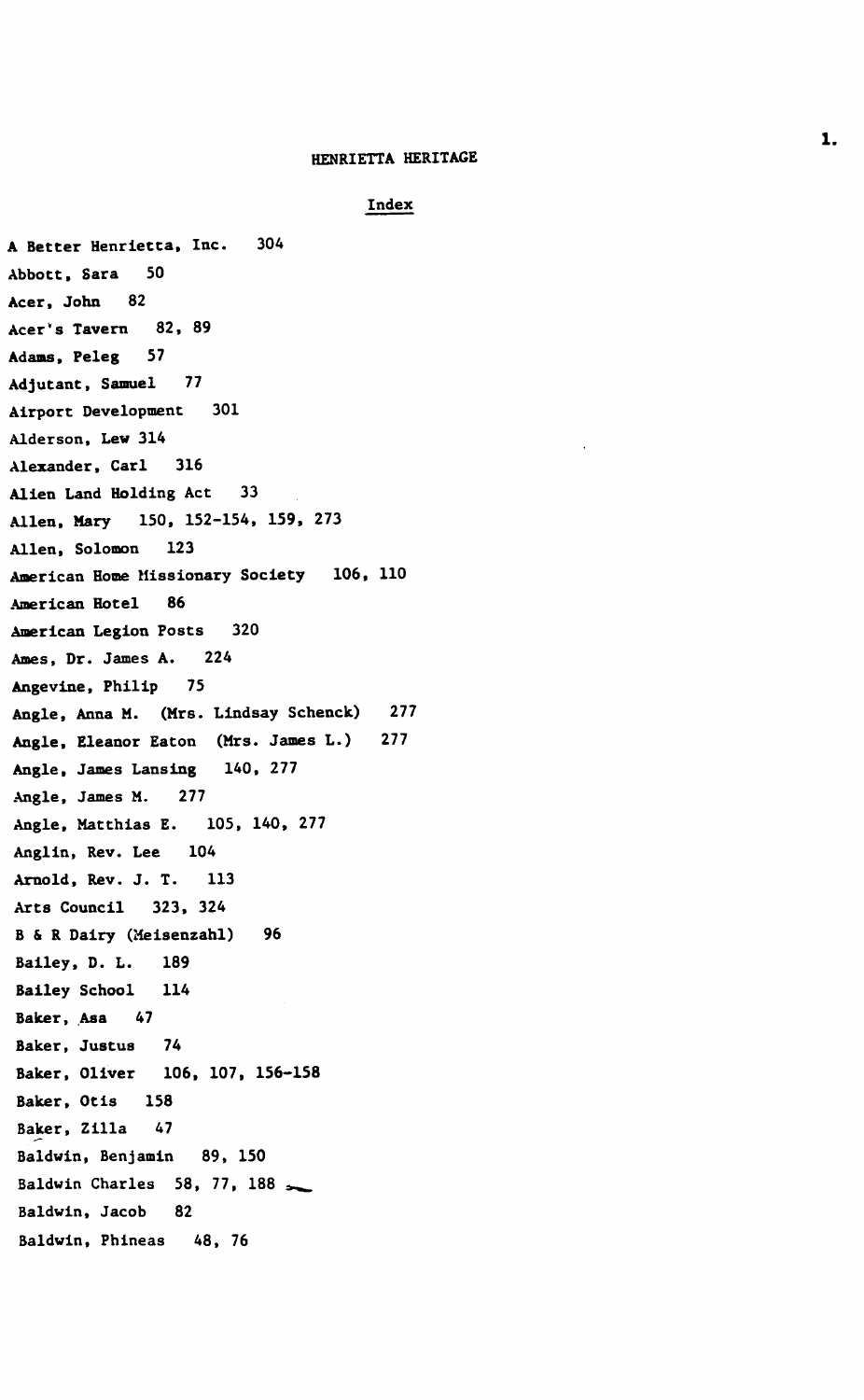**Balemtine, J. K. 308** Ballantyne **Bridge** 310, 325 Ballentlae Bridge 309 Balsh, Mrs. **Boehme** 314 Baptist Churches See Churches Barber, Delos 297 Barger, Grace 141 Barrett, Rt. Rev. Bishop George W. 128 Barter System 69, 105 Bartholomay, Harry 317 Bartholomay, Karl 317 **Baxtholomay,**"Mary Ann 319 Baumgartner, Fred 317 Baxter, the Venerable T. Chester 128 Beadle, Chauncey 74, 224 Beardsley, Raymond 110 Beckwith, George 58, 188 Beckwith, Warren, Jr. 275, 276 Beckwith, Warren, Sr. 275, 276 Beebee, Ashman 189, 199 Beebee, Orlow 188, 265-268, 284 Berry, Harry 123 Billings & Bush 87 Bingham, Mr. & Mrs. Leon 130 Bissel, Josiah 159 Blackwell, Antoinette Brown 233-251 Bly, Dr. Douglas 224, 225 Bly, John 278 Bly, Myron T. 278, 311 Bly, Wesley 75 Board, Mrs. Carl 315 Bollinger, Charles 128 Borghi, Carl 80 Bottle, Captain 308 Boultou, Giles 150, 156, 157 **Bowman, V. B.** 201 Boy Scout Troops 317, 318 **Bradbury,** John 305 **Bradstreet, Samuel** 183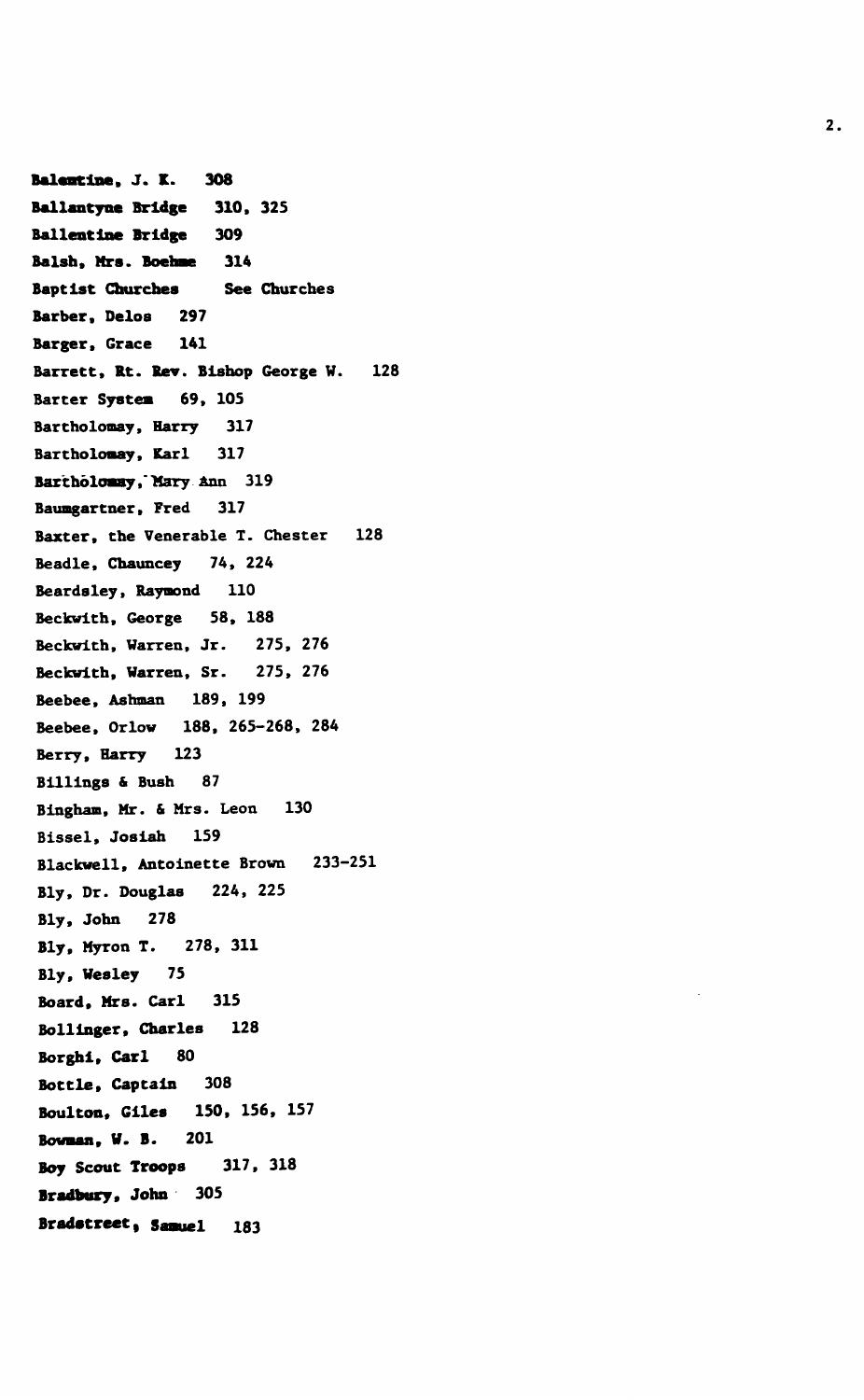```
Brainard, Calvin 75, 112, 184
Bricks & Brickyards 76
Brighton District #4 168, 173
Brininstool Cemetery see Cemeteries
Brininstool, Jacob 58
Brininstool, John 48, 87, 308
Brininstool, Susannah 48
Broadbent, Linda 319
Brown, Antoinette (Mrs. Samuel Blackwell) 198, 248-251
Brown Cemetery see Cemeteries
Brown Family see Genealogies
Brown, George W. 137
Brown, Joseph 137, 150, 194
Brown, Miner 255
Brown, Orlando 47
Brule, Etienne 14
Buckley, Fred 87
Bundy, Mary Ann 263
Burger, Al 83
Burger, Evelyn 93
Burger, Henry 175
Burger Henry Burger Junior High School see Schools
Burger, Lindley 317
Burgesser, Charles 314
Burns, J. 85
Burr, Warren 106
Burritt, Mrs. Bailey 304
Bush, Edward 84
Bushman, Andrew 53
Bushman Cemetery see Cemeteries
Bushman, Jacob 274
Bushman, John 53
Bushman, Mary 85
Bushman, Mary Snapp 274
Buyck, Jennie Quimby (Mrs. Leonard) 284
Buyck, John 118, 119
Calkins, Ethel (Mrs. John) 89, 113, 196, 197
Calkins, Hiram 99
Calkins, John 93, 97, 293, 312
Calkins, Richard 94
Calkins, Mrs. Richard 313
Calkins, Samuel 93
```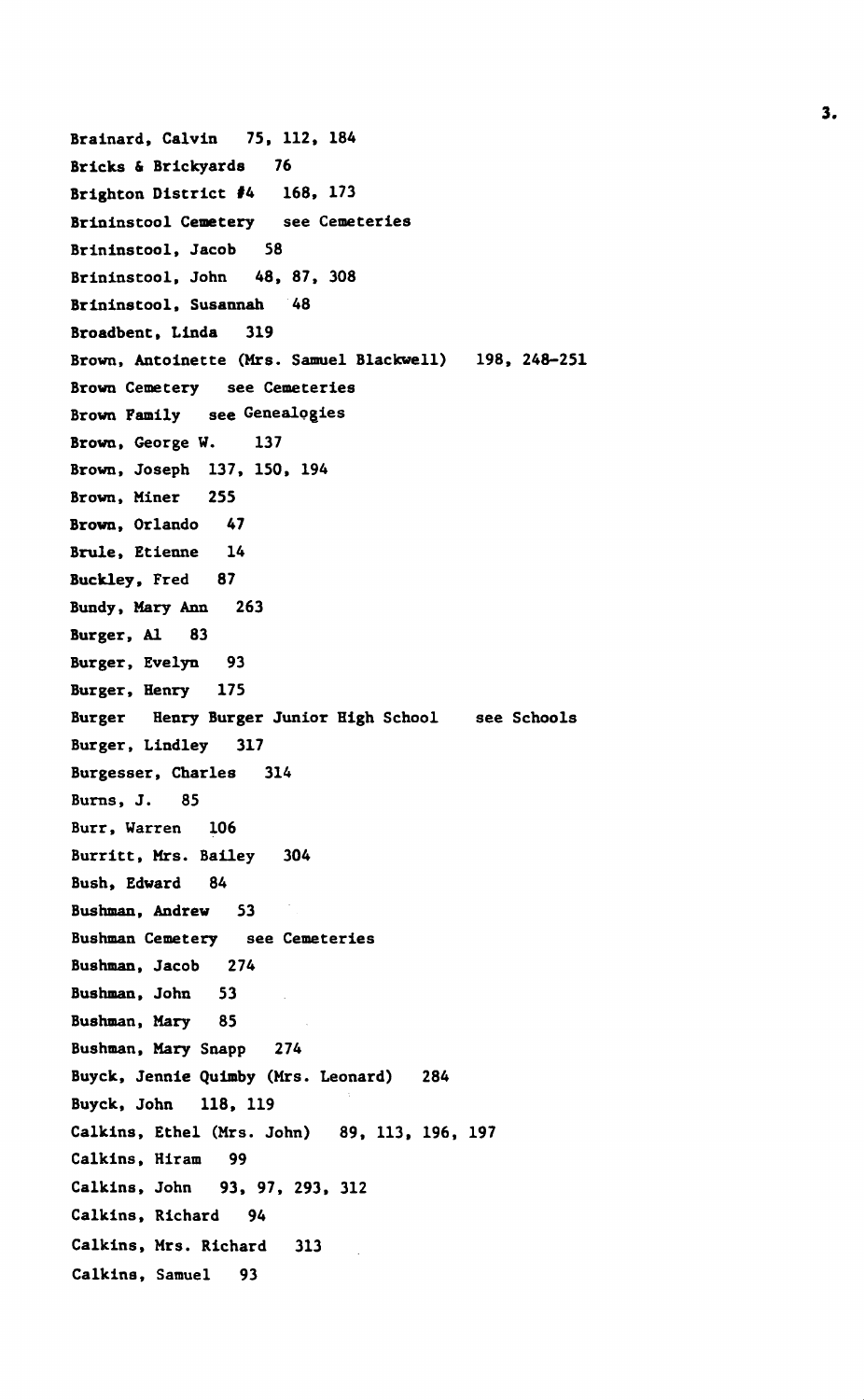```
Came, Charles 48
Came, Joseph 48
Campbell, Mrs.? Halter 304, 305
Caapfire Gixla 318
Canton, Jacob 185
Carriage Stop 80
Carroll, Henrietta 93
Carter Family see Genealogies
Carter, Joseph 101
Carter. Ted 92
Cartler, Jacques 14
Cartwright, Gordon 80, 85
Cartwright Inn, 80, 84, 85
Case, Lewis 322
Cassidy, Bernice 141
Caswell, Mrs. Paul 313
Cemeteries:
   Brlninstool 58, 183
   Brown 184
   Bushman 183
   East Baptist Churchyard 184
   Friends Burial Ground 184
  Haplewood 186
  Riverview 183
   Tinker 185
  Whitaker 185
   Wlldvood 184
Chamberlain , Luther C. 82, 106, 150, 193, 194
Champlain, Samuel 14
Chapin Block 91-93
Chaala, Israel 22
Chapman, Chauncey 84, 111, 115, 285
Chapman Henry 83, 84, 104, 285
Charcoal Industry 47
Chase, Daniel 95, 271
Chase, Earl 88, 271
Chase, Howard 88, 89, 189. 271, 313
Child Study Groups 319, 320
Childs, aafecrt 316
Christian Church see Churches
Church of Christ see Churches
Church, Ozias 193, 194, 273
```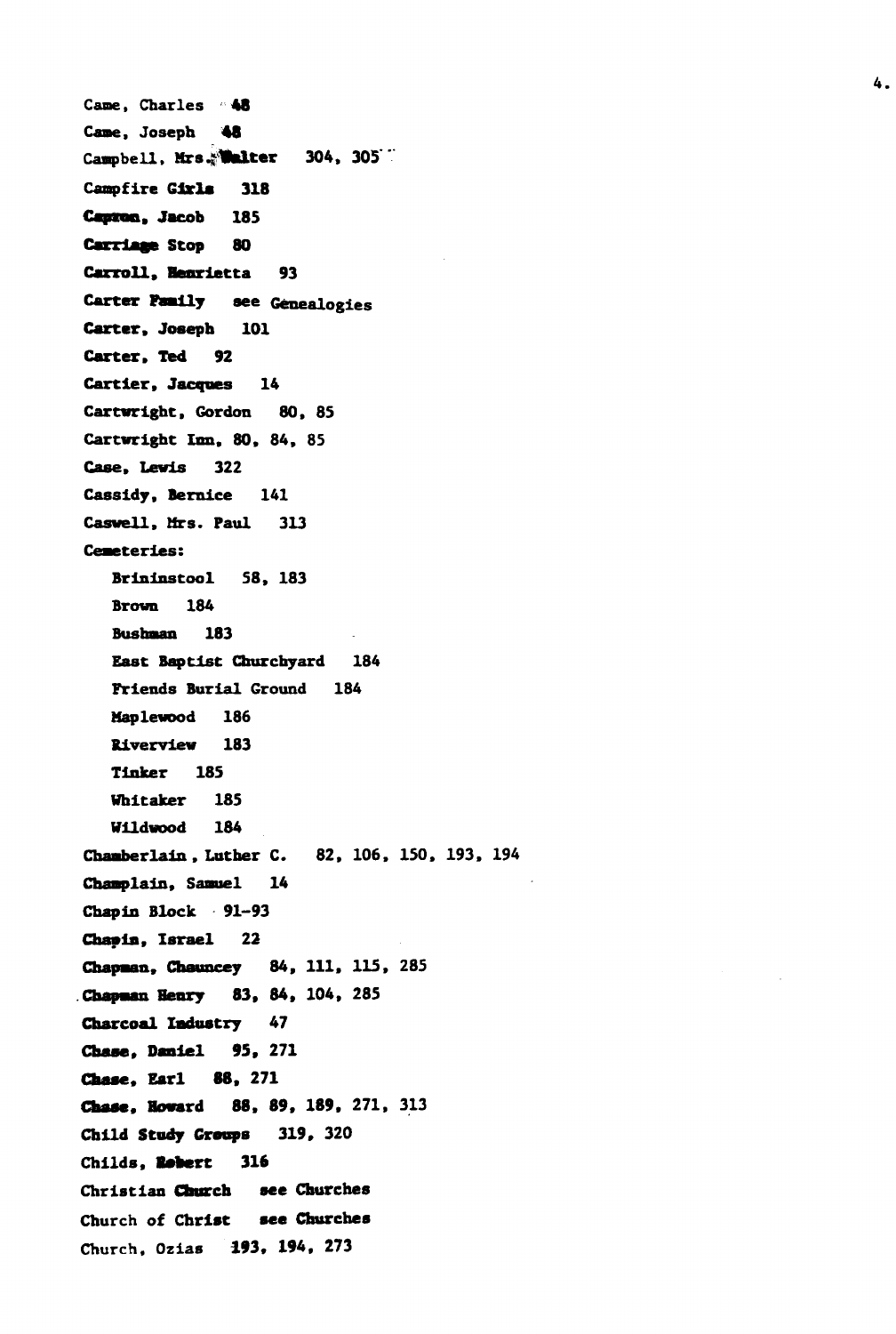**Church, Sanford E. 152, 273 Churches: Baptist 100-104, 109-112, 115-118, 127, 128, 130 Catholic 118-120, 125, 126 Christian Churches: Christian 126, 127 Church of Christ 127, 129, 130 Community Church 117, 120 Disciples of Christ 127 Evangelical no , H 6 First Christian 126, 127 Macedonians 130 Pilgrim Holiness 121, 122 United Church of Christ 110 Congregational 104-110, 114, 150, 304 Episcopalian 128, 129 Jehovah's Witnesses 129 Lutheran 110, 111, 114-116, 121, 124 Methodist 109, 110, 112, 120, 122 Methodist-Episcopal 100, 111-114, 156 Presbyterian 108, 122, 123 Quakers 98-100 Oniversalist 111, 115 Churchill, William 77 Civic & Youth Center 322 Civil War Centennial 321 Clapp, Edwin P. 307 Clark Jeremiah 260 Clark, Joel 75, 187, 260 ' Clark, Merrill 77 Clark, Wells 84 Class of 1831 & 1832 at Monroe Academy 161-163 Clear Titles 74 Clearing the Land 46 Clossen, Hanford 123 Clouded Titles 57 Cody, Peter 314 Cody, Stephen 89 Colburn, Lloyd 314 Coleman, Judith 99** Colquhoux, Patrick 25, 26 **Coranunitv Church see Churches**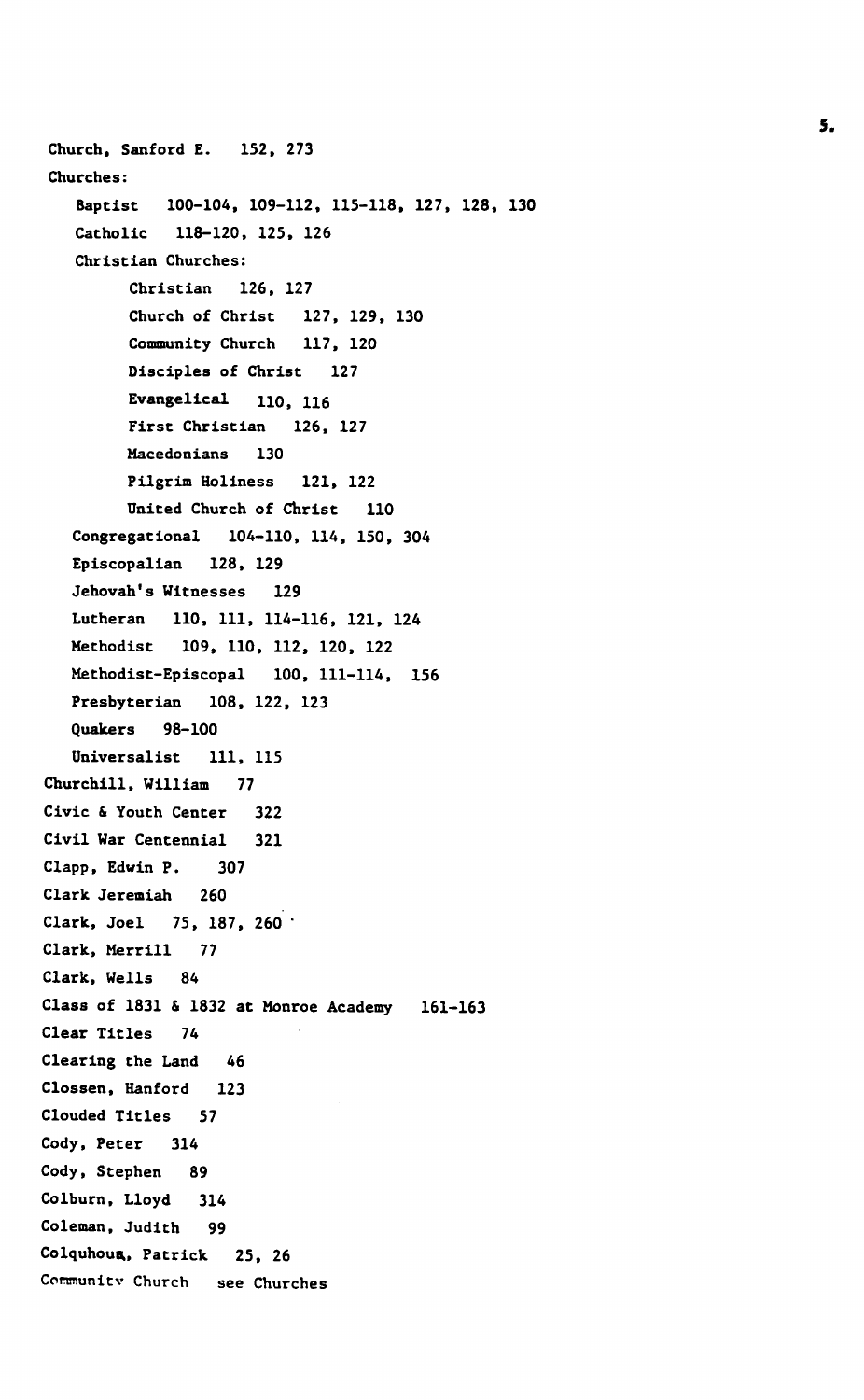Community Co-operation 71 **Congregational Caarch see** Churches Connolly, Steve 92 Connors, Nona. **Thomas** 118, **120** Conrad, Sr. Mary 119 Converse, Loren 58 Cook, Don H. 125, 176 **Cooper, Robert 93 Co-operative Extension** Association 319 Copeland, Fee & **Co.** 83 **Corbin,** Gertrude Williams (Mrs. Robert Dunn) 281 Cornwell family see Genealogies Corporal Punishment 134, 144 Coudere, John Samuel 32, 33, 60, 61, 62 County Formation 33 Courtney, Rev. Peter 129 Coyle, Rev. Donald 116, 117 Crane, David B. 105, 150, 153, 156, 158 Crane David B. Crane Elementary School see Schools Crittenden Elementary School see Schools Crocker, William 106, 158, 160 Crops Planted 69 Curtice, Luther 133 Cutler, J. M. 84 Daggett, Rev. 0. M. 291 Dalrymple, David 323 Daniels, Charles 77 Daniels, Richard 74, 76, 150 Darrohm, Ruby Dunn (Mrs. Everett) 281 Daton, Isaac N. 137 Davis, Capt. C. **W.** 223 **Davis, Rev.** Ernest 317 **Davy family** see Genealogies **Dayton, Isaac Noble 57,** 188 **Dean, Abe 77, 82, 83 De Jonge, W. & J. Co.** 123 **De Lambert, Maj. Barrett T.** 317 **Delaney, Raymond** 179 **Deeds, unrecorded 57 Dell, Carl 114 Dembroski, Mrs.** Vincent 315 Deming, David 76, 83, 143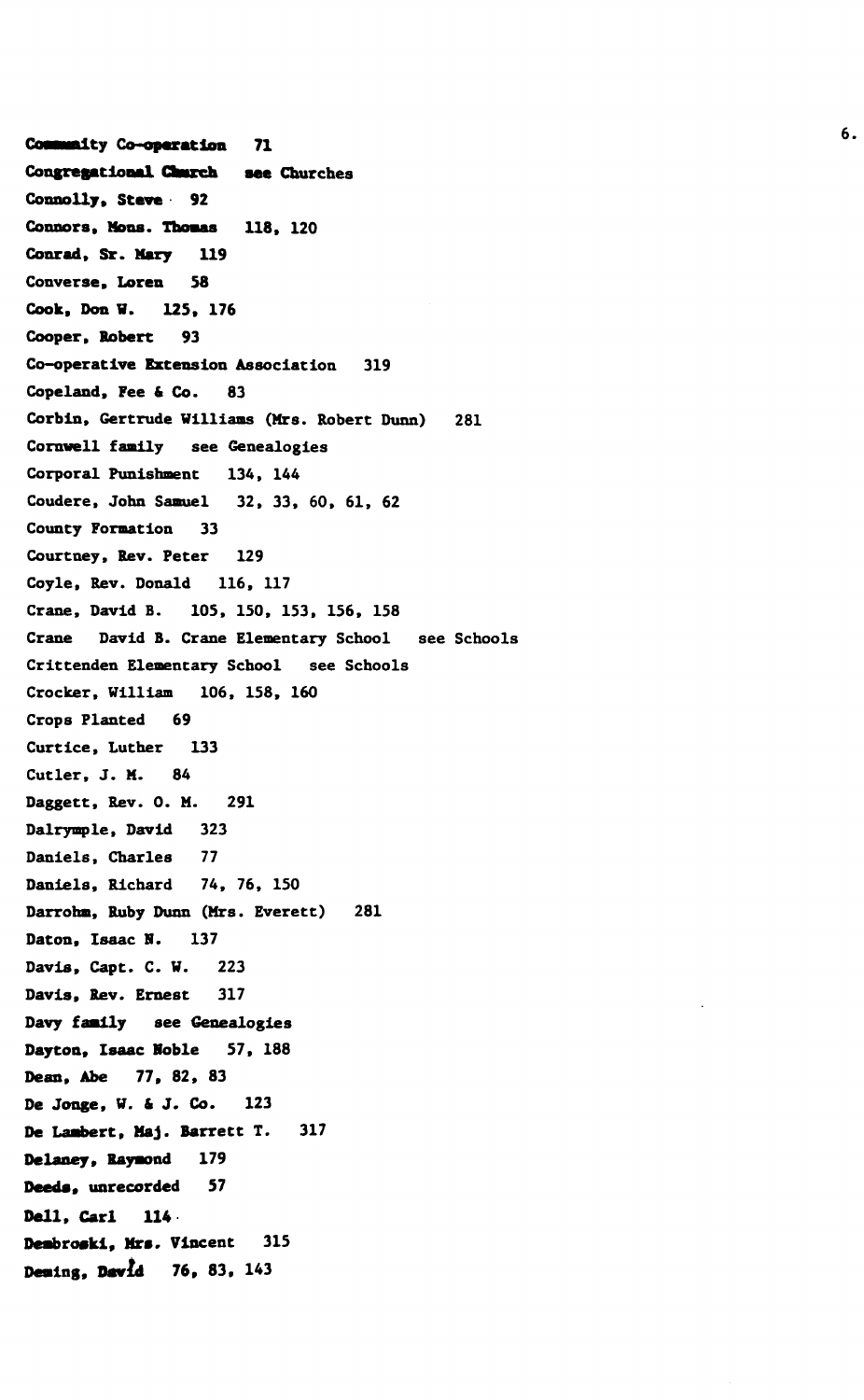**Demlng, Maria 83 Deaing, Sarah 83 Deniss, James 195 Denonville, Jacques-Rene de Brissay, Marquis de 17-21 De Smeth, Pieter 32, 33, 60-62 De Witt, Mrs. Fred 141 Disciples of Christ see Churches District Schools see Schools Doan, Dr. G. H. 224 DoIan Class 165, 167, 305 DoIan, D. J. 166, 167 Donner, David 110 Dorfner, Mary 321 Dorren, Al 315, 316 Dunham, David 74, 139 Dunn family see Genealogies Earliest Headstone 186 Early Crops 69 Early Industries 46, 47, 69, 71, 75-80 Early Settlers 44, 45, 47-59 East Baptist Church see Churches East Baptist Churchyard see Cemeteries Eastern Star 274, 300 Eastman Kodak Co. 334 Eaton, Eleanor (Mrs. James L. Angle) 277 Eckleben, Mrs. Edward 315 Eddy, Jesse 98 Edgerton, H. H. 95 Edgerton, Martin 106 Edgerton, Temperance (Mrs. Nathan Williams) 78 Electricity 301 Elliot's Nest 85 Ellis, Elisa Haseltine (Mrs. Dewltt) 224 Ellis, 0. W. 75 Ellis, William 104, 106 Ellvanger & Barry 95 Ely, Frank M. 320, 321 Ely, Margaret 321 Ely-Fagan Post Auxiliary 320, 321 Enoch, Alexander 89, 90 Episcopal Church See Churches**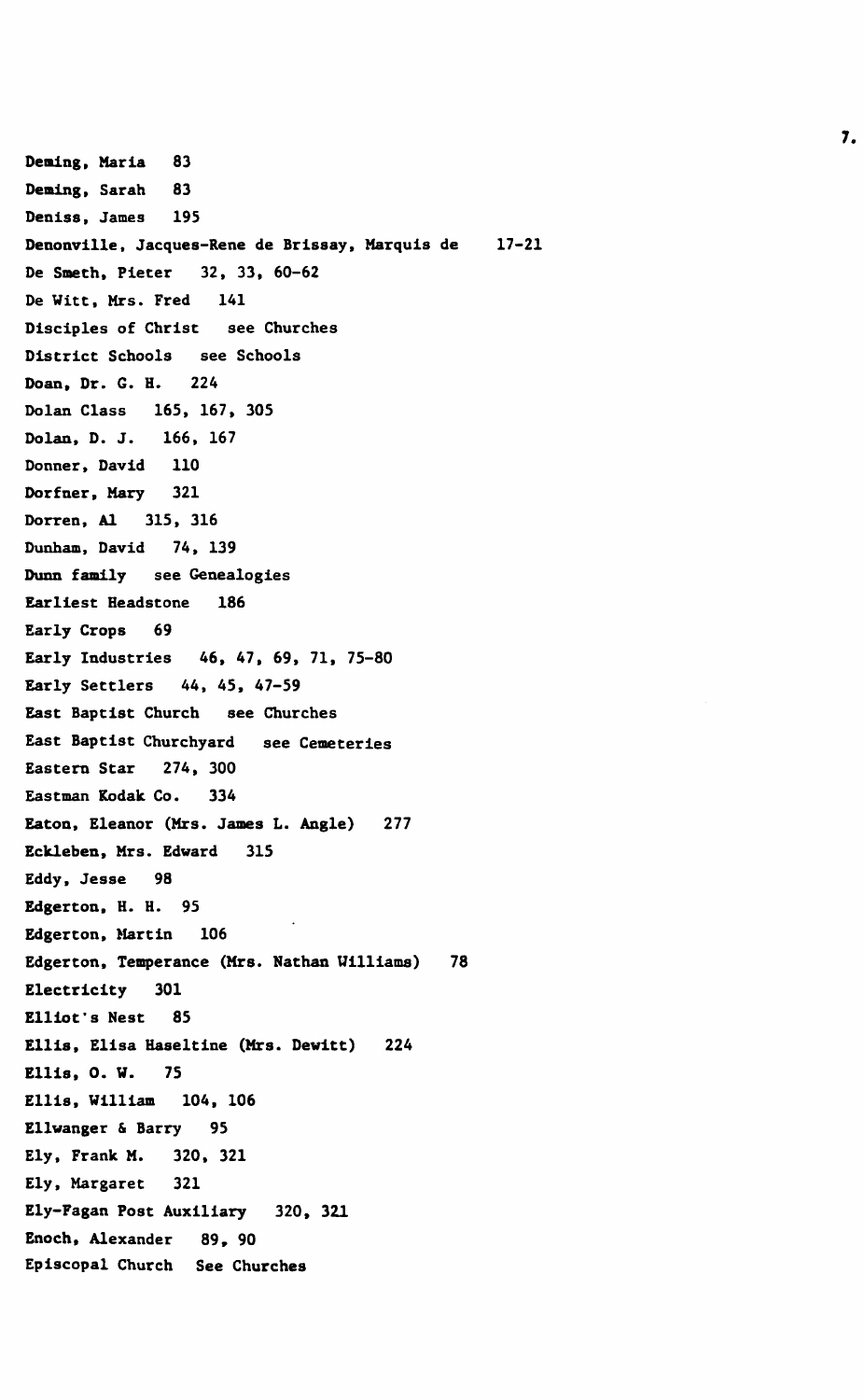**Escheat of** Tracts **61 Evangelical** Lutheran Informed Church See Churches Evangelical Church of Ridgeland See Churches Everts, Linas 104 Pagan, Arthur 320 Fargo, Harriet (Mrs. Jacob) 13 Fargo, Jacob, 67-69, 195 Fargo, John 189 Farm, The 301 Feasel, Floyd 91, 304 Feasel, Fred 91, 315 Feasel, Rhetta (Mrs. Floyd) 93, 304, 321 Fee & Copeland 83 Fellows, Albert 317 Fellows, Dr. Janes 224 Felt, Samuel 74 Fenner, Daniel 285 Fenner, Lucinda (Mrs. Daniel) 285 Field, Write 137 Financial hardships of clearing titles 65 Fire Departments 145, 312-315 Fire Department #1 313 First Apple Orchard 48 First Baptist Church See Churches First Christian Church See Churches First death 48 First log schoolhouse 136 First telephone 87 First town officers 74 First Universalist Church See Churches First White Child 48 Flansburg, Charles H. 285 Flooding of the Genesee 310, 311 Flour **mills** 75 Foreman, Lester 176 Forfeited Land 72, 73 Forsyth, George 294 Four H Club 319 Fowler **Family 268,** 269 **Fowler, Jesse** 268, 269 Fox, Douglas 120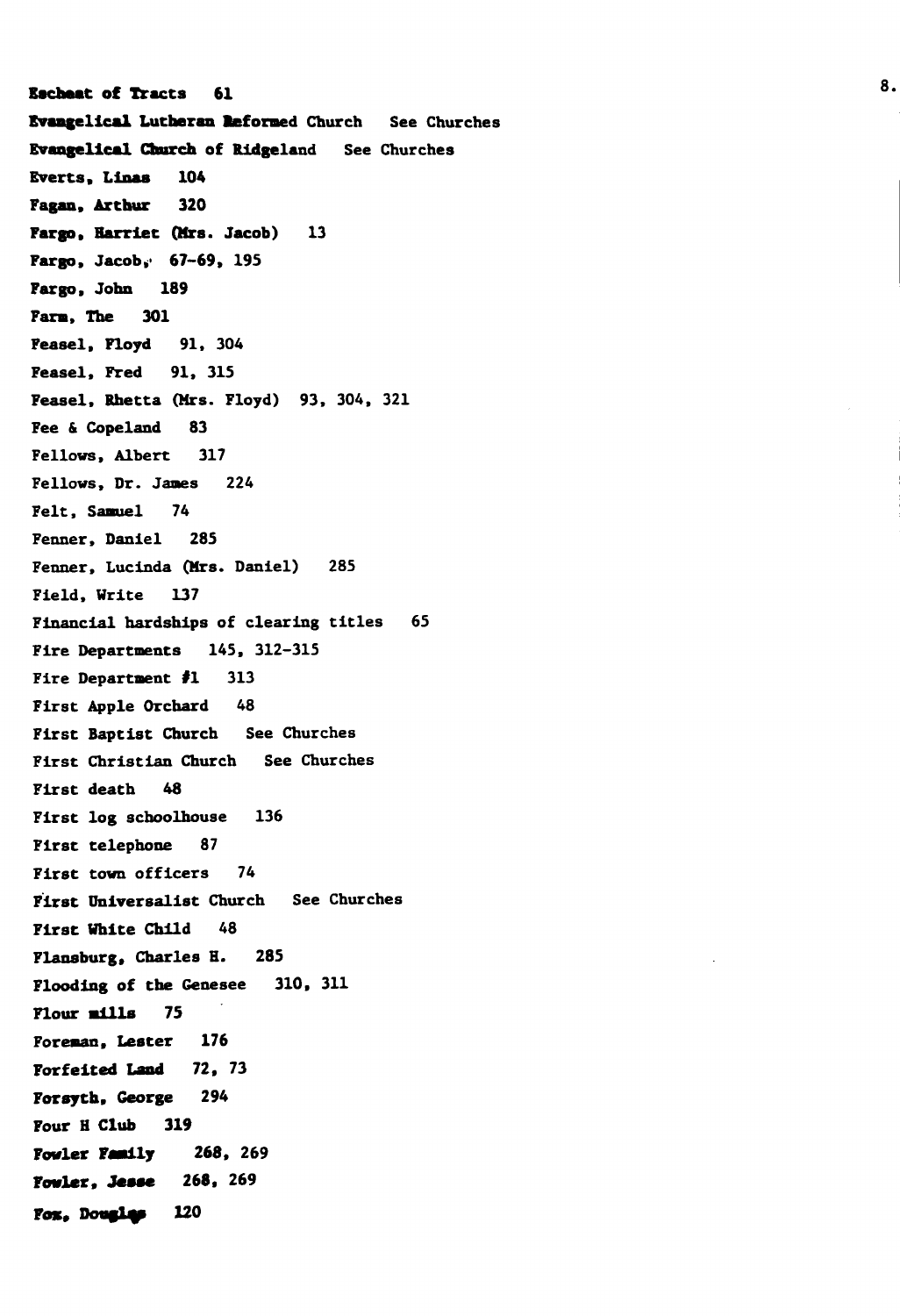**Franklin, William Temple 25, 26 Fretts, W. Edward 92, 312 Friends Burial Ground see Cemeteries Friends of the Henrietta Library 306 Frost, Emeline (Mrs. Lorenzo Martin) 270 Frost, James S. 296 Fruitye, Mr. 78 Fyle, Ethel 176 Fyle, Ethel Fyle Elementary School see Schools Gage, Elisha 74, 137, 188, 255 Gage, John 58 Gage School see Schools Galozski, Rev. John 130 Gannett, Caroline (Mrs. Frank) 170 Gannett, Frank (Mr. & Mrs.) 301 Gannett Youth Club 301 Gardiner, Sunderland Pattison 58, 59 Gearing, Judith (Mrs. Robert F. Dunn) see Dunn Genealogies Genealogies: Brown 233-251 Carter 284-286 Cornwell 252, 253 Davy 276, 277 Dunn 280-282 Martin 269-271 Mason 225-232 Newton 271-273 Perry 286-288 Quimby 283, 284 Roberts 253-260 Schuyler 260, 261 Search 282, 283 Strasenburgh 279, 280 Winslow 263-265 General Stores 87-90 Genesee Fever 70, 269 Genesee River 3, 307 Genesee Valley Airport 301 Genesee Valley Canal 308 Genesee Valley Country 1-3**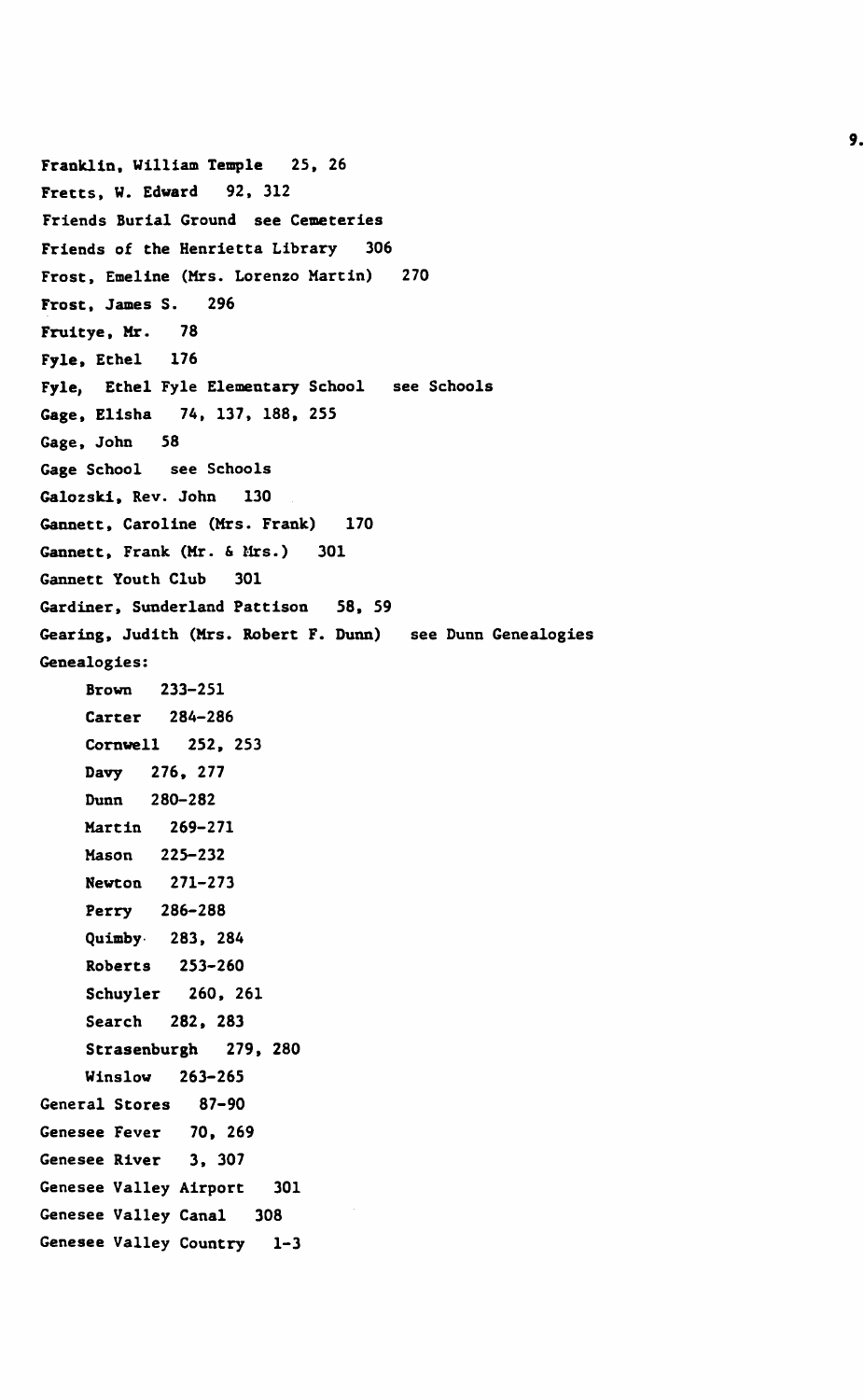**Ganasea Valley Volunteer Fire Company 314** Genesse **Village** 328 Gerkens, Ted 89 **German, Ebenezer** 106 Gilbert. Ed 92 'Gillette, William 170 Gillette William Gillette Elementary School see Schools Gilliland, **Adas** 317 Gilmore's Hotel 85 Girl Scout Troops 318 Good Shepherd Church see Churches Good Templar Lodge 294 Goodburlet, Helen 321 Gooden, Ebenezer 137, 138 Gooding, Ebenezer 82 Gooding, John 104, 106 Gorham, Nathaniel 22, 24 Gorham, Thomas 102 Gould, John 47 Graves, Brother 101 Gray, Capt. Abijah 184 Green, David 85 Green, George K. 322 Green, Miller 317 Gridley, Bessie Mason (Mrs. John) 165, 225, 293 see also Mason Genealogy Griffin, Morris 91, 312 Gruschov, Marvie 314 Guardian Angels Church see Churches Guernsey, Henry 82 Guess, James 77, 82 Gunn, Chester 105 Hacker, Harold 305 Haley, Blanche (Mrs. Leroy Dunn) 281 Halfway House 86 Hall. Thomas 316 Hallock. Tovnsend 87 Balpln, **John P.** 193 Halpln. **Ted** 316 **Halstead, Aana** (Mrs. Daniel Quimby) 283 **Halstead, Jooachon** 283 **Banks. Aofel 75**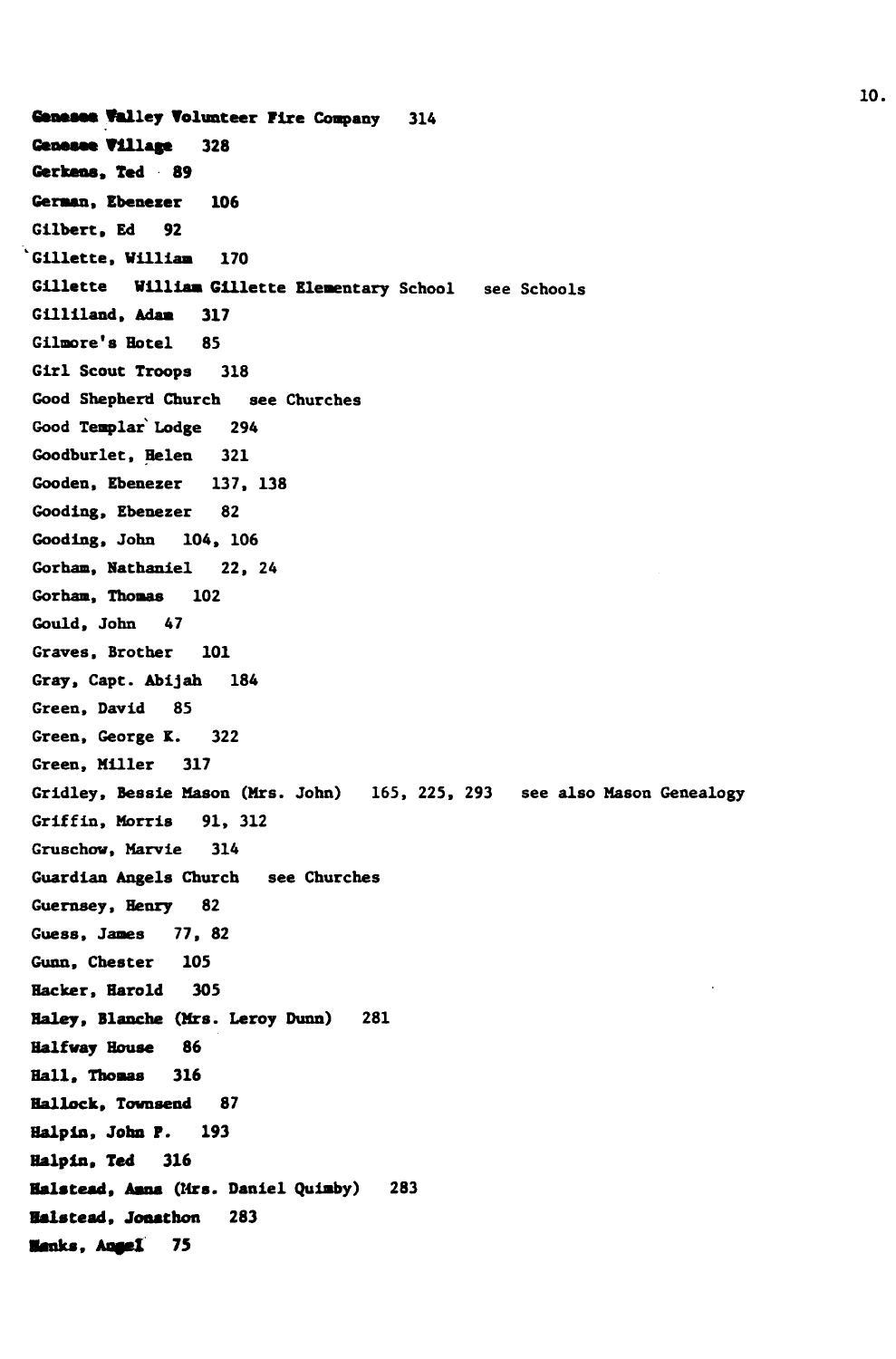## **HENRIETTA PUBLIC LIBRARY**

**Hannay, Mrs. Edward 305 Harness Shops 77 Hart, Richard A. 126 Hartford Treaty 22 Hartvigsen, Rev. Alfred F. 130 Haseltlne. Elissa (Mrs. Dewitt Ellis) 224 Haseltine, Dr. James Harvey McClary 224 Haskins, Dan 82, 83 Haskins, Kitty 83 Hawley, Layman 74 Hawley, Lyman 47, 87 Hawley, Warren 47 Hayden, Daniel 139 Hazelton & Calkins 89 Hedges, Daniel 74 Hedges, David 69, 76 Hedges, Orange 150 Heidler, Rev. G. 114 Heister, John W. 123 Henrietta (town of) 26, 34, 74 Henrietta Bicycle Club 294 Henrietta Child Study Clubs 319, 320 Henrietta Civic Center 122 Henrietta Community Civic Center 322 Henrietta District #4 168 Henrietta Grange #817 296, 297 Henrietta High School see Schools Henrietta Laura, Countess of Bath 27-31, 74 Henrietta Lions Club 323 Henrietta Literary Society 293 Henrietta Lyceum 291 ' Henrietta Plank Road Co, 194 Henrietta Self Culture Club 293 Henrietta Town Agricultural Society 189, 190 Henrietta Town Library 304-306 Henrietta Union Free School 305 Henrietta Volunteer Ambulance 315-317 Henry, Clarence J. 110 Herman, Irving 301 Hibbard, Jacob 58 Hibbard, John 58 Hibbard, Samuel 58**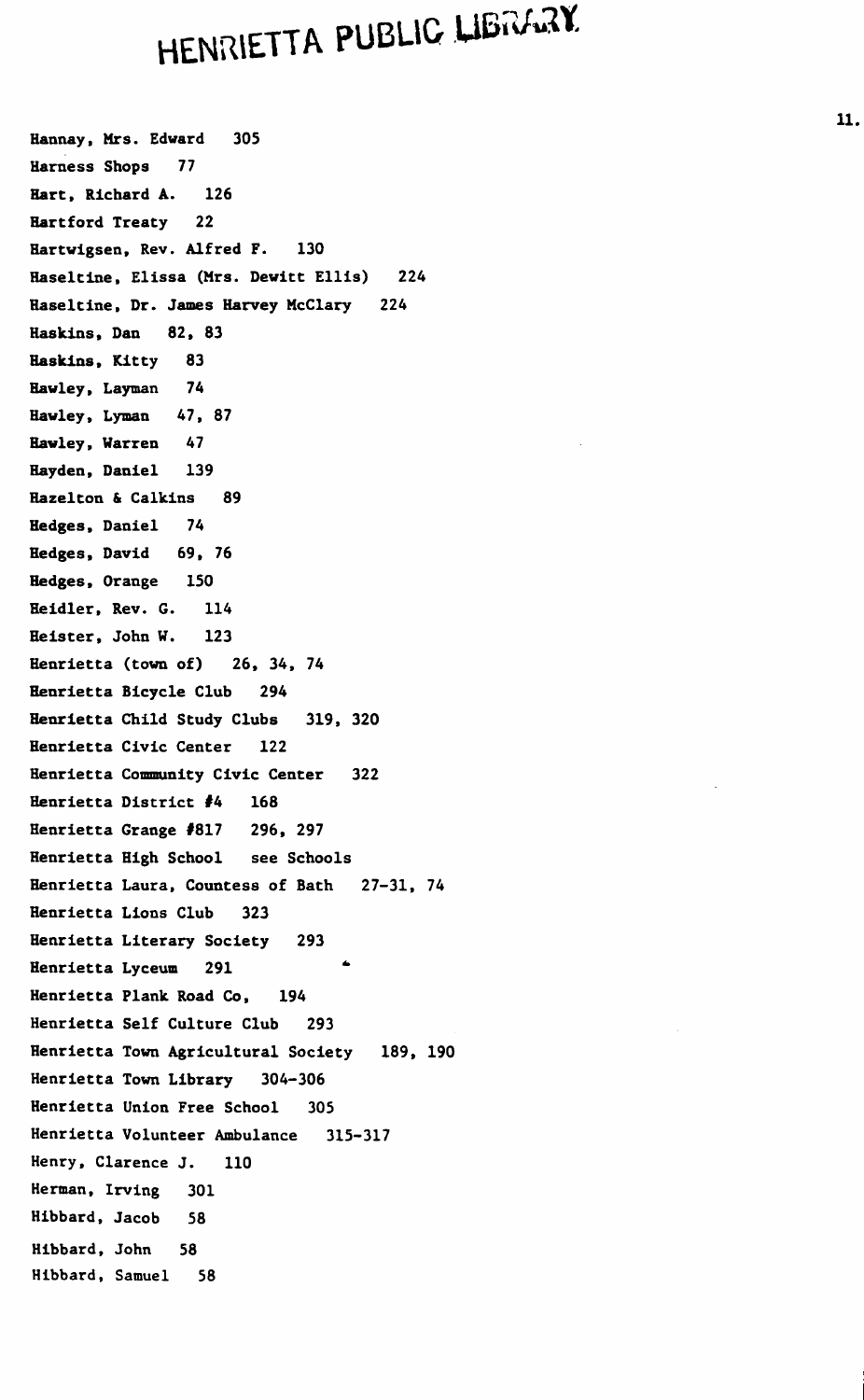Hlckey, Bishop **118** Hicks, Ellas **99 High Point Mills** 97 Hines, **Mr.** & **Bra. Sidney** 111 Hodges, **Elisabeth** H. (Hrs. John M. Davy) 277 Hoke, Gerald 93 Hoke, Mary 93 Holcombe, A. & Son 93 Holmquist, **Rev.** William 122 Holzshuch, Mrs. Florence 305 Home Bureau 319 Hood, Molly Dunn see Dunn Genealogy Hornby, Wllllaa 25 Horton, Frank 178 Hotels & Taverns 82-84, 86 Hovey, Chloe Almira 286 Hovey, L. H. 161, 201, 276 Hovey, Polly (Mrs. Wesley Search) see Search Genealogy Hovey, Sarah 286 Hovey, Solomon 74,111, 285 Howltt, Harry 313 Howland, Lester 322 Hughes, Charles Evans 276 Hughes, David Chase 276 Hull, Asa 58, 75 Hunn, Tiffany 77 Hunt, Sanford 308 Huntington, Chandler 139 Huntington, Joshua 139 Hurley, Fr. Victor 120 Huson, Clavin 200 Hutchlns, Dr. A. H. 224 Hylan, **Ray** 80, 302 Hylan School of Aeronautics 301 Immigration 44 Indians Sell Land 23, 24 **"Informer,** The'" 13, 164, 198, 265, 268, 279 **Ingraham, Andrew** 285 **Ingraham, Dr. Samuel** 225, 227 **Inventory, Kirby** General Store 89 **Italian Settlers** 296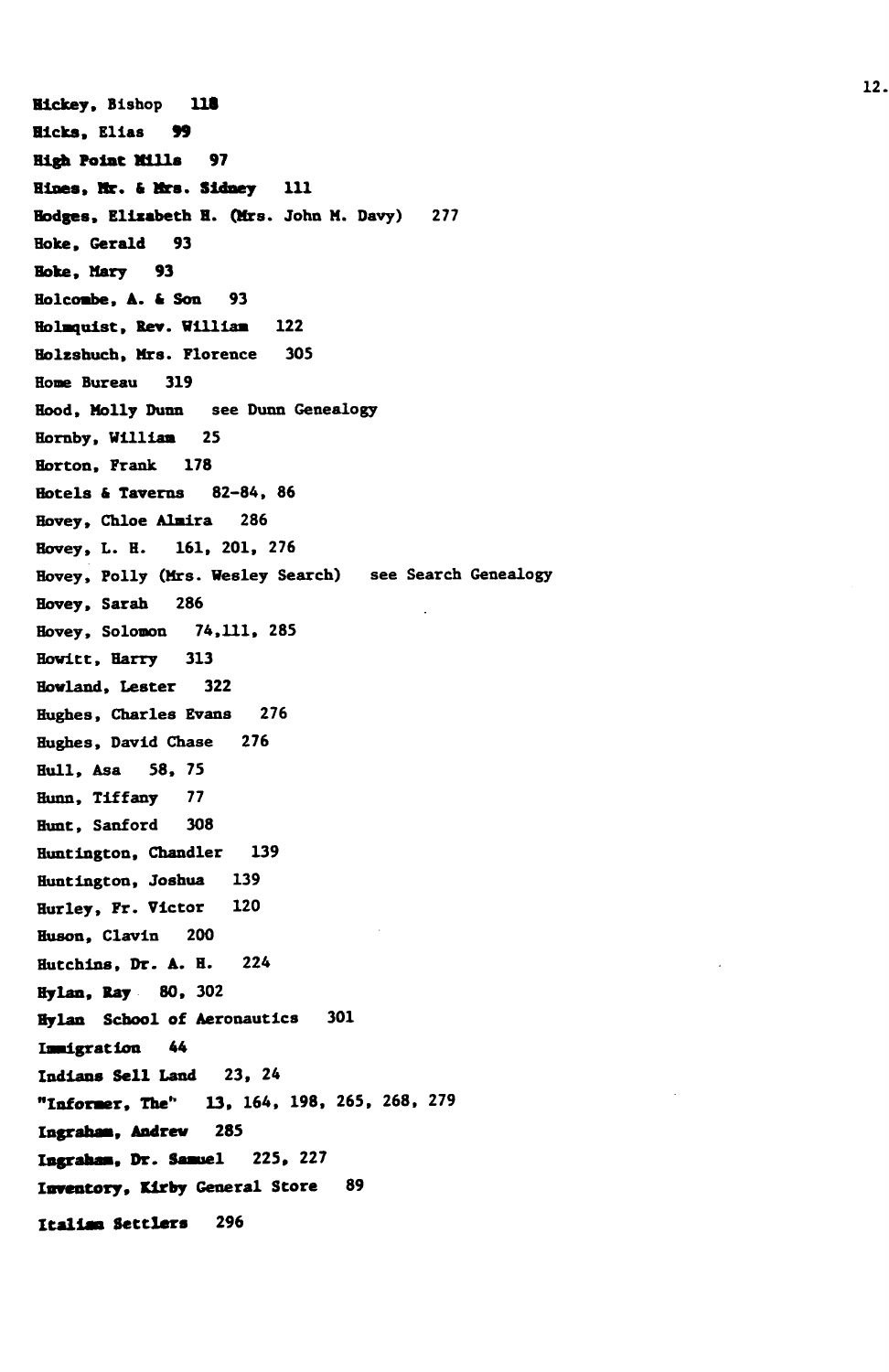```
Jackson, Calvin 149
                       13 'n verskap is 'n verskap is 'n verskap is 'n verskap is 'n verskap is 'n verskap is 'n verskap is 'n verska<br>13 maande, 'n verskap is 'n verskap is 'n verskap is 'n verskap is 'n verskap is 'n verskap is 'n verskap is '
Jackson, Coralin (Mrs. Wilbur Rice) 252
Jackson, Isaac 74, 149, 188, 189
Jackson, Willie 89
Jeffords, David 87
Jeffords, Joseph 143
Jehovah's Witnesses see Churches
Jesuits 14-17
John Calvin Presbyterian Church see Churches
Koiner, Col. Martin 58
Jones, Alfred Russell 88, 260
Jones & Buckley 87, 88, 296
Jones, Isaac 192
Jones, Julia (Mrs. Isaac) 192
Jonee, Jeannette 192
Jones, Jessie 192
Jones, James C. 87
Jones, Jim 127
Jones, John 104, 105, 149
Jones, Lillian Roberts (Mrs. Alfred R.) see Lillian F. Roberts
Jones, Samuel T. 284
Jones, Sarah Minerva Quimby (Mrs. Samuel T.) 284
Jones, Thomas 0. 47, 89, 90, 91, 149, 190, 284
Kalsbeck, Arthur 96
Kalsbeck, Eleanor C. (Mrs. Arthur) 34, 96, 101, 167, 184
Katsampes, Mrs. George 315
Kavanaugh, James 118
Kazmayer, Dean 89
Kazmayer, Philip 80
Kearney, Most Rev. Bishop James E. 126
Keating, Mr. 72, 73
Kendrick, Rev. Mr. 106
Kenney, Jessie 321
Kensil, Richard 314
Kidder, Anna 167
Kiggins, Fr. Roy 120
Killeen, Mary 316
Kimball, Elisha 77
Kimball, William J. 77
King, George P. 106
King, John H. 322
Kirby, Elihu 87, 89, 194
```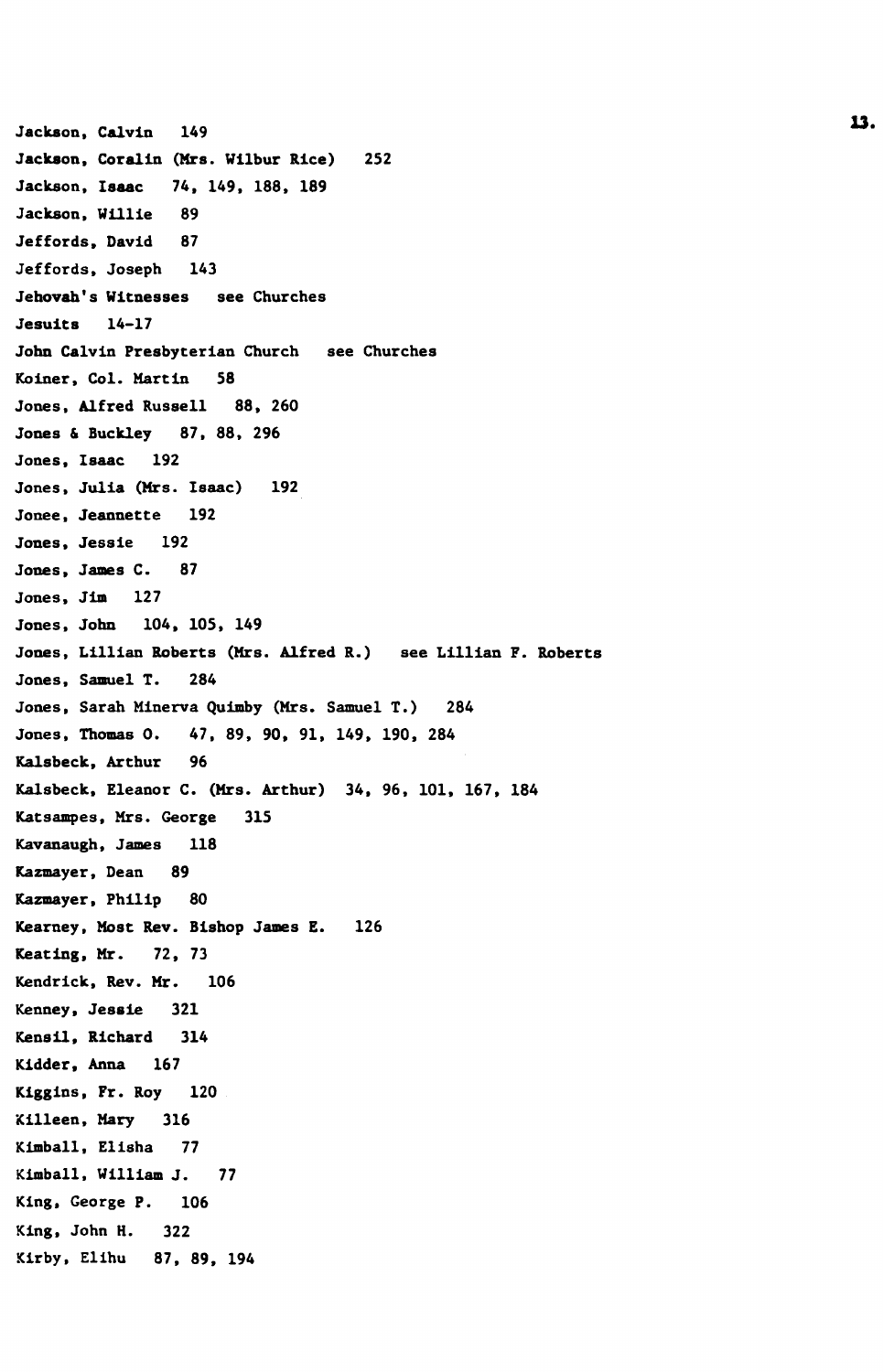**tlrby, Micajah W. 87, 194, 202 Klehamer, Mrs. Leon A. 315 Usintjes, Jotan 126 Klinga, Tage 322 -**Knippure. Sister **Wirelyn** 119 **Kodak Marketing Macation Center 334 Kohlstaedt, Detlov 122 Konoff. loula 122 Krenxer, Fred 311 Krenser, Leo 118 Kroeger, Mrs. Esther 305 Kugler. Robert 304 Kurlan, Seymour (Sy) 316 Kusak, Albert 94 Kusak, Casimer 94 Kusak, Stephen 94 Ladles Auxiliary of the Genesee Valley Fire Dept. 315 Ladies Auxiliary of Henrietta Fire Dept. #1 313 Ladies Auxiliary of West Henrietta Fire Dept. 314 Lamberton, A. Frank 313 LaMont, Dr. Janes 224 Lawmt, Mary (Mrs. Joy Sperry) 50 Lancaster, Joseph 150 Lancastrian School System 150, 151, 154 Land Claims 22 Lane, Dr. Robert 224 Larry, Helen Chase 271 La Salle, 15. 16 Lawless, Janes 46 Leaxy, Dr. Janes 171 Leary, Monica (Mrs. Janes) 171** Leary. Monica Leary Elementary School see Schools **Leaton, Cary 319** Leaton, Nancy Jo 319 **Le Chase Construction Co. 310** Ladhetter, Rev. Lloyd S. 118 **Leggett, Sarah Holland (Mrs. William) 56 Leggett, Stephen 190 Leggett, Mrs. Stephen 49 Leggett, William 56 Leonard, George 95 Leonard, Margaret 95**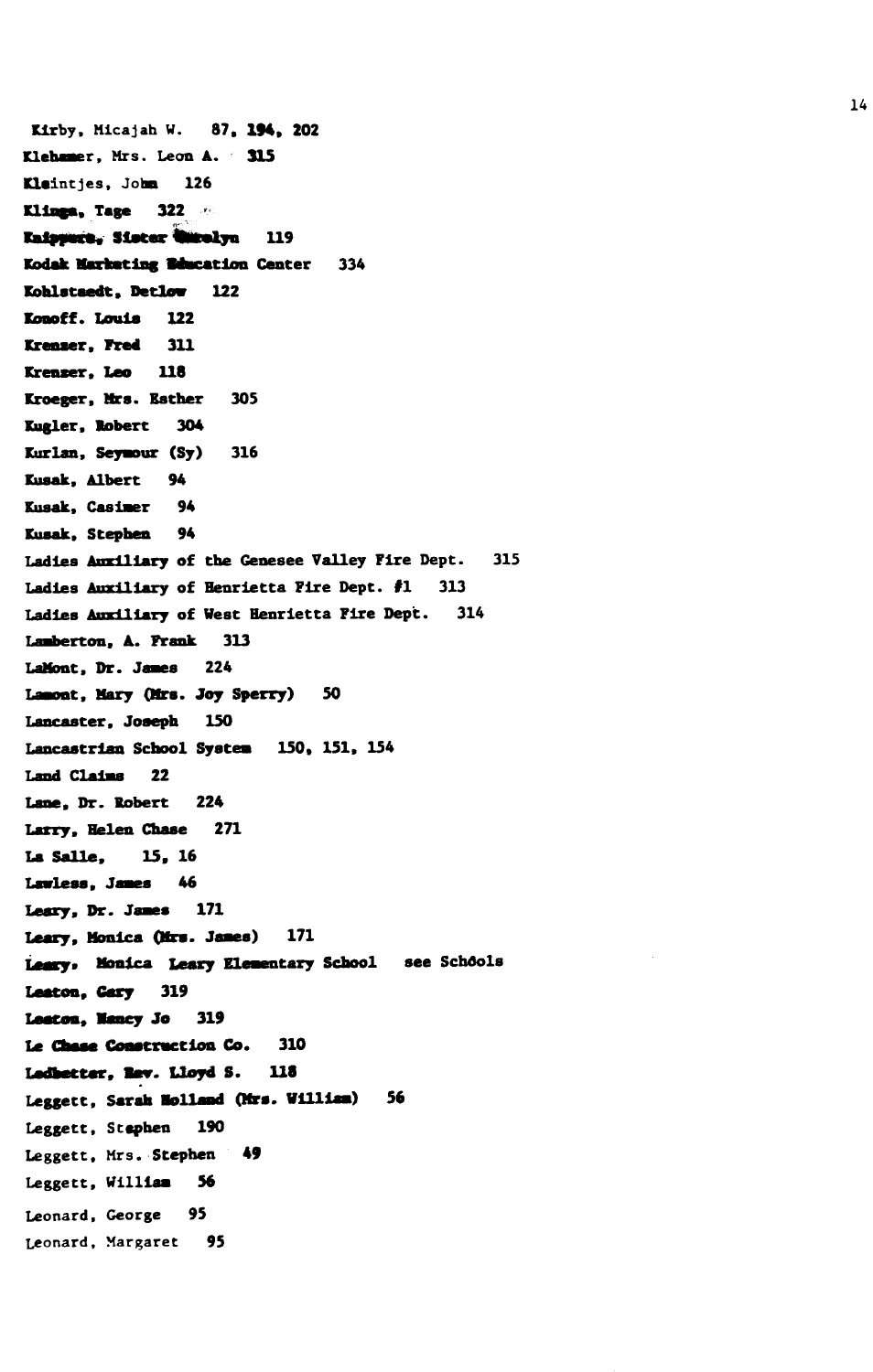**Lehigh Valley Railroad 193 15 'Lessee Co. 23 Le Van, Sarah Scott 27 Levine, Louis 99 Lewis, Bert 301 Lewis, Dr. James 224, 235 Librarians 305, 306 Libraries 133, 134, 138, 147, 188, 305 Lightfoot, William 93 Lincoln, George 261, 262 Lincoln, Rachel Works (Mrs. William) 261 Lincoln, Robert Todd 275 Lincoln, William 261 Lions Club 323 Litsky, George 125 Little, Elijah 49, 58, 74, 75, 142, 185 Little, Mercy 185 Living Faith Center 117 Lloyd, Elizabeth 93 Log Cabin Construction 45 Lohr, Mrs. George 93 Loab, Henry 180 Lubelle, Jack G. 322 Lucky, Maria 195 Lunnutti, Armand 80 Lutheran Church see Churches Lynch, Dr. ? 193 Lynd, Fr. Raymond 120 Macabees 293 Macedonians see Churches Macomber, Chester 317 Macomber, Lester 317 Manville Religious Society 104, 105, 109 Maplewood Cemetery see Cemeteries Marsh & Griffin 91 Martin, Bly 96 Martin Family see Genealogies Martin, Dr. George 224, 227 Martin, Jacob 77 Martin, Peter 77 Martin, Robert 87 and see Genealogies Mason, Bessie (Mrs. John Gridley) 165, 225, 293**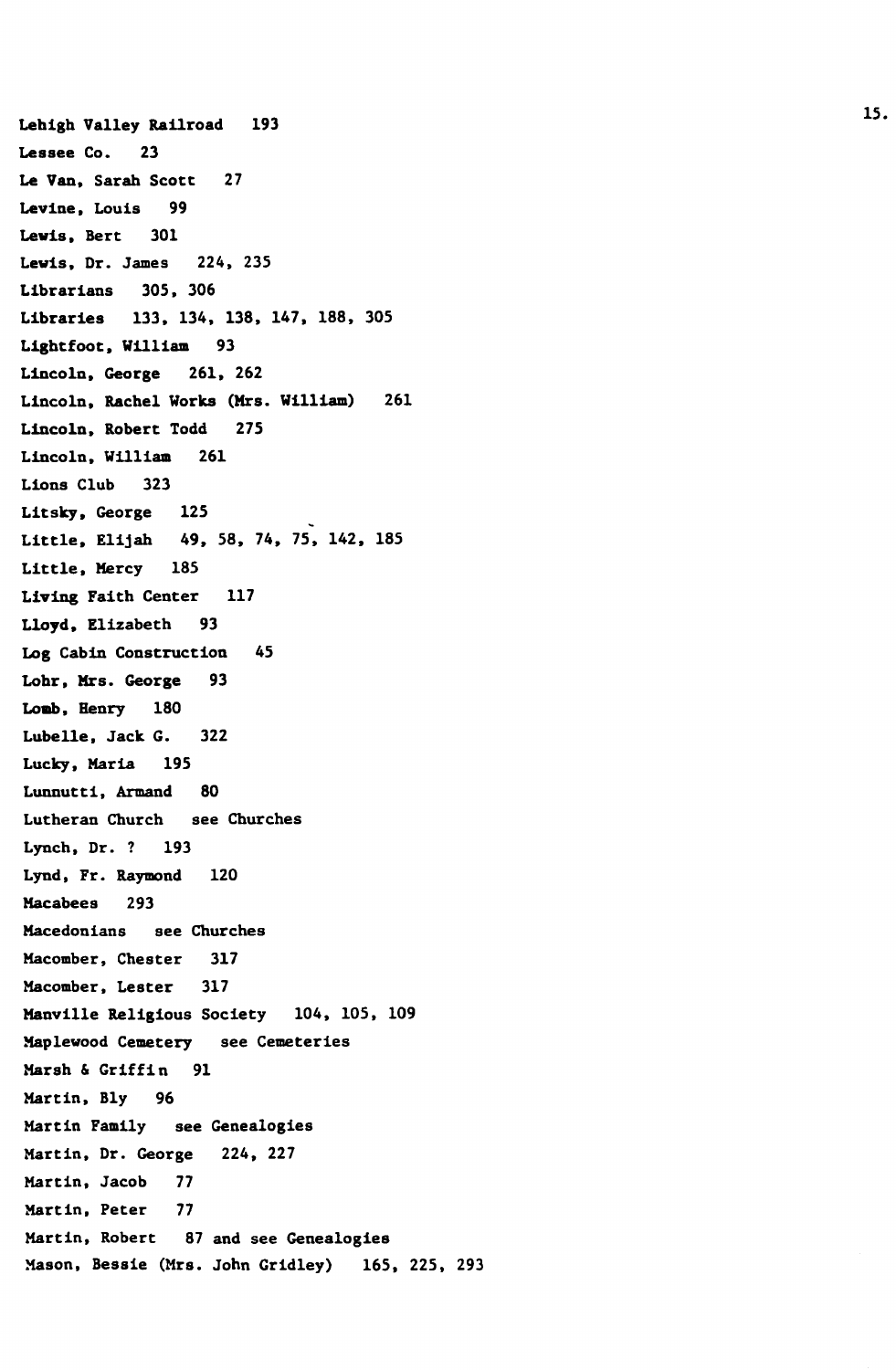**Mason, Dr. Daniel G. 293 and see Genealogies Mason Family** see Genealogies **Mason, Floyd** 293 **Masonic Lodge 188 . 189 Hasten, Catherine (Mrs. Howard Stone)** 265 **McDonald, Cristina (Mrs. Elnathan Perry)** 288 **McHardy, Penelope (Mrs. George Perry)** 288 **McHargue, Eva 321 Mclntyre, Mr. ? 82 McKay,** Catherine **(Mrs.** Floyd S. Winslow) 265 **McMahon,** Col. **John** 58 McMillan, **Mr.** & Mrs. John 77 McNall, Gertrude (Trudy) 314 McNall, Harold 99 McNall, Capt. Janes 49, 58 McNall, Janes III 49 McNall, Will 99 Meat Markets 87 Mechanics Institute 180 Meisenzahl Family 95, 96 Meisenzahl Dairy 95, 96 Memories of the Civil War (by Robbins) 203-216 Methodist Church see Churches Methodist-Episcopal Church see Churches Metzger, Mary Rose (Mrs. William Edward) 283 Metager, William Edward 283 Miles, Sister ? 101 Miller, Cecilia Wheeler (Mrs. Lyman) 83 Miller, G. David 93, 141 Miller, George 94, 141 Miller, Lyman **83 Miller, Fr. Robert 120 Miller, Mrs. William 313 Miracle Mile 331, 332 Missions, Jesuit 14, 15 La Conception Mission (Totiakton) 15 St. Jacques Mission** (Gannagaro) **15 St. Jean's Mission (Gandachiragou) 15 St. Michel's Mission (Gandagourac) 15**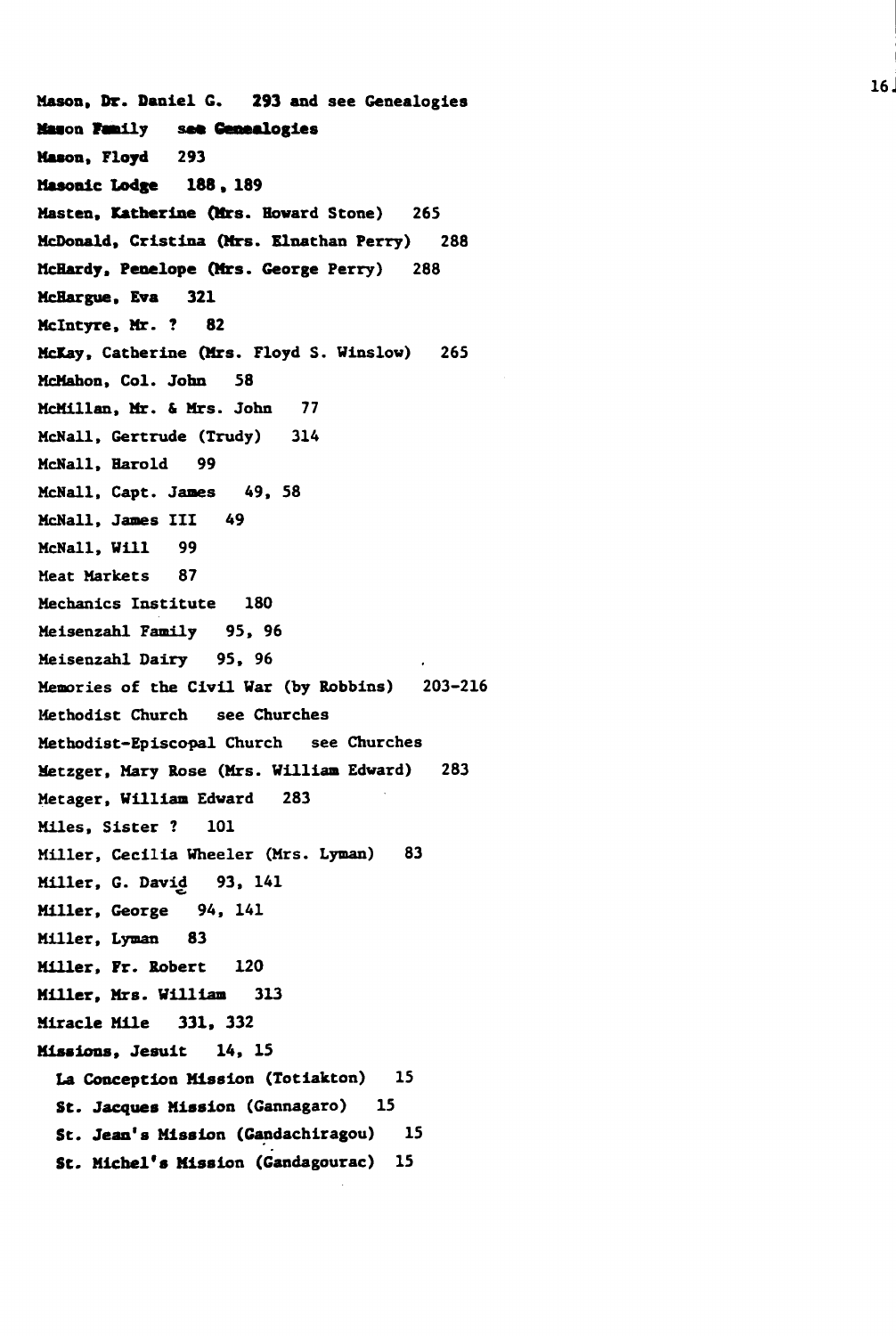Monroe **Academy** 49, 106, 108, 112, 122 (Henrietta Civic Center) 129 **(YMCA), 130 (YKCA)** 134, 142, 150, 151, 156-164, 168, 172, 173, 232, 248, 272, 273. **276,** 277, 278, 279, 289, 290, 322. See also Schools: Henrietta High School, Monroe County High School, Monroe High School Monroe Agricultural Society 189, 257 Monroe County Fair Association 301 Monroe County High School see Schools Monroe County Medical Society 224, 225 Monroe High School see Schools Mook, Samuel 110, 111 Morgan, William 189 Morris, Herbert 125 Morris, Robert 22, 24-26, 32 Morris, Sylvester 139 Morris, Thomas 32, 33, 60 Muelhauser, John 115 Muirhead, Peter 165 Murray, Rebecca (Mrs. Francis Edward Winslow) 263 Murray, Rev. Roswell 108 Murray, Stephen 195 Myers, John F. 170 Myers, William E. 85, 313 Myers, William R. 313 Naven, Eleanor Martin 96 Nelson, Charles 286 Nelson, Craig J. 286, 313, 317 Nelson, Doris (Mrs. William Greer) 286 Nelson Lt. (j.g.) Gary 286 Nelson, Janet (Mrs. Carrick) 286 Nelson, Mae (Mrs. Craig J.) 83, 285, 286 New France 16, 17, 21 New York Central Railroad 192 New York University 132 Newhart, Gary 130  $\sim$ Newhart, Nancy 130 Newton, Thomas 261, and see Genealogies Newton, William 46, 67, 261, and see Genealogies Nichols, Isaac 48, 102, 282 Nichols, Josiah 102 Noble, Joseph 124, 125 Non-resident School Tax 141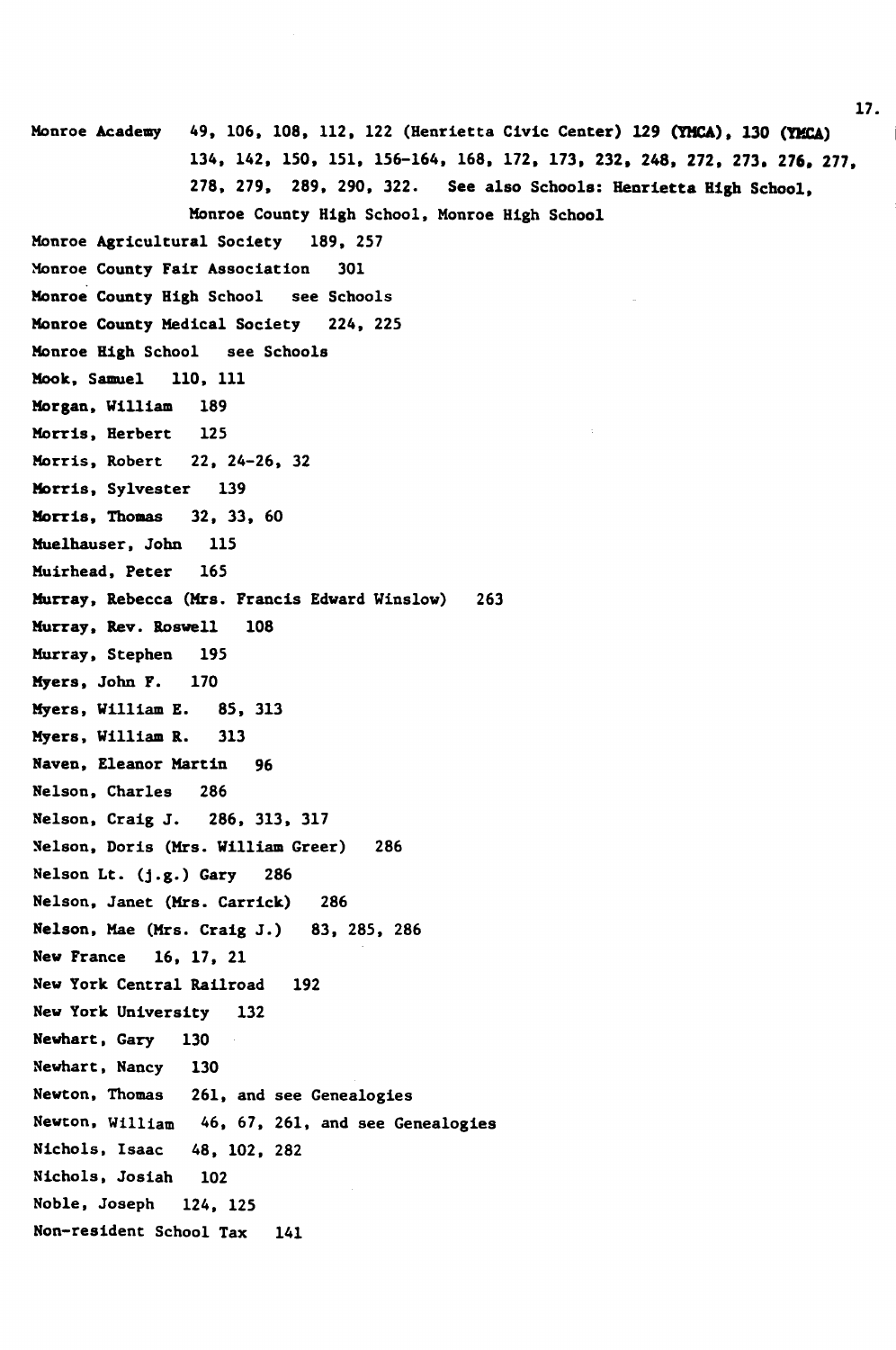**Horgat, Dr. Leigh 312, 313 Norton, Stephen 77, 164 Ottun family SO. 51 O'Brien, Tom 324 O'Dell, Dr. 224 Odell, Larry 314 Oliver, Rev. Joe H. 127 Olney, Capt. Daniel 185, 254 Operation Morale 321, 322 Order of the Eastern Star 300 Otis, Col. David 185 Otis, Harrison 136, 259 Otis, Lyman 95, 136, 203, 259 Pangborn, Jesse 47 Pangborn, Zilla Baker (Mrs. Jesse) 47 Parker, John W. 165, 168, 170, 178, 319 Pastors' Salaries 106, 108, 110, 114 Pathmasters 74 Patrick, Sherman 317 Patterson, Harvey (Letters of) 217-222 Paul, Sophie 300 Pease, Franklin B. 96 Pease, Walter M. 95 Pease, Warren F. 97 Pell, Bathsheba (Mrs. Moses Quimby) 283 Penalties & Fines 75 Penn Walt 333 Perkins, Simon & wife Betsy 184 Perry, Chauncey 225 Perry Family see Genealogies Phelps, Oliver 22-24, 26, 27 Phelps & Gorham Group 22, 26, 27, 32, 33 Phillips, Almlra Fitch (Mrs. James) 273 Phillips, Doctor 58 Phillips, Helen Roberts (Mrs. Mahlon D.) 274 Phillips, Ira 51, 58 Phillip8, James 58. 273 Phillips. Mahlon D. 255, 273, 274 Pierce, William 82 Pike, Daisy (Mrs. Prank) 116 Pilgrim Holiness Church see Churches, Christian**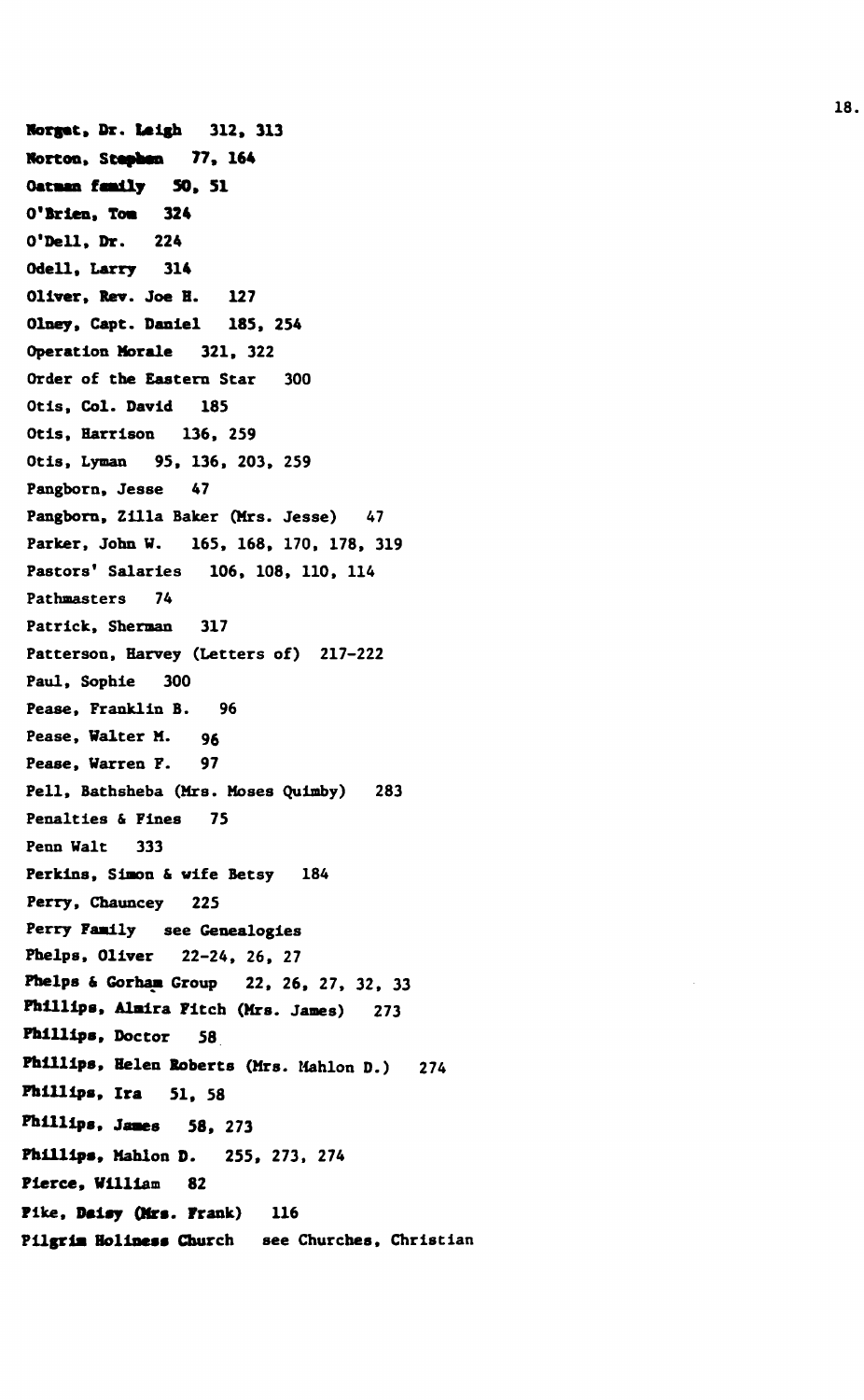**Pioneer Line 159 Pixley, Fannie (Mrs. James Sperry) 50 Pixley, Isaac & Abigail (his wife) 186 Playbills: Henrietta Cornet Band Celebration 290 Henrietta Dramatic Club 292 Monroe Academy Exhibition 289 Rochester School of Oratory (Lillian F. Roberts) 295 Union Free School Exhibition 291 Poormasters 75 Posson, Ada 321 Post, Abel 56, 74, 199 Post, Noah 74 Potash production 46 Pound, Elijah 99 Powell, Deborah (Mrs. Daniel Quimby) 283, 284 Preddy, Tom 314 Presbyterian Church see Churches Preston Family 94 Price, Cornelia (Mrs. Howard Chase) 89, 271 Price, Peter 188 Prizewinners, 1855 Agricultural Fair 190, 191 Prohibition Act 273 Pulteney, William Johnstone 25, 27, 74 Quakers see Churches Quimby, Daniel 99 and see Genealogies Quimby Family see Genealogies Quimby, Sarah Minerva (Mrs. Samuel T. Jones) 284 Rafferty, William 85 Rafferty<sup>1</sup>? Hotel 87 Red Cross 300 Reed, Al 314 Reeve, Ann Taylor (Mrs. William) 57 Reeves, Mrs. Roy 141 Refinancing Forfeited Land 73 Reitz, Harold 122 Remington, Agnes Brodie (Mrs. Harvey) 278 Remington, Alvah 278 Remington, Harvey 48. 278 Remington, Thomas 48, 74 Remington, William 278**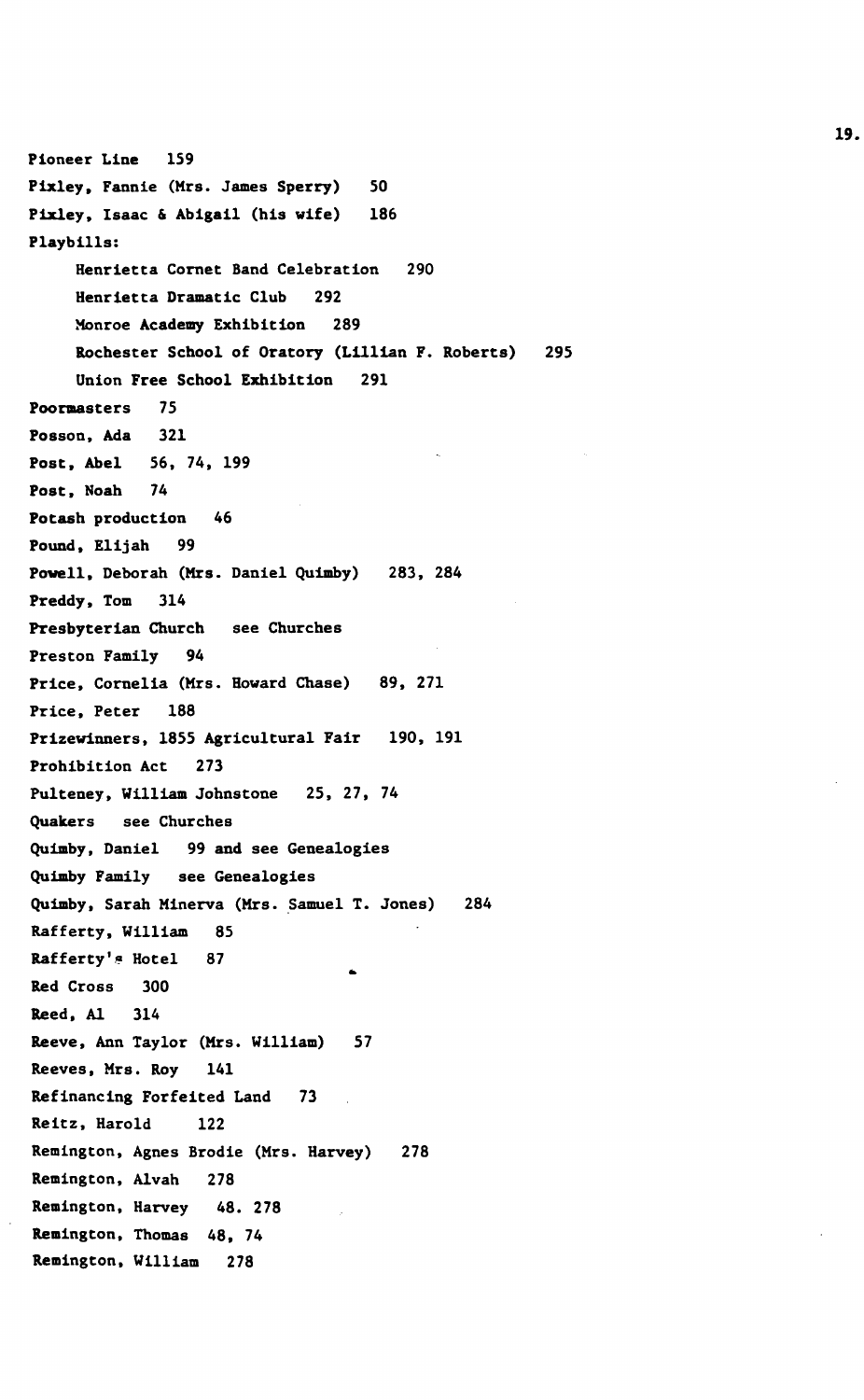**Renshaw, Charles Stewart 198 Reynolds, Mortlmr F. 193 Rice. Coralln Jackson (Mrs. Wilbur)** 2S2 **Rlce-Halllek Post** 321 Rice, Myrtle H. **(Mrs.** Frank Martin) 270 Rice, Wilbur 252 **Richardson. David H.** 194, 195, 199 Ridgeland Community Church see Churches Rldgeland School see Schools Right to Vote 74 River Meadows 325 River Meadows Improvement Association 325 Riverview Cemetery see Cemeteries Rivervlew Heights 325 Roberts Family 193 see also Genealogies Roberts, George 135, 136, 259 see also Genealogies Roberts, Helen (Mrs. Mahlon D. Phillips) 274 Roberts, Lillian F. (Mrs. Alfred R. Jones) 88, 294, see also Genealogies Roberts, M. Clarence 88, 294, see.also Genealogies Roberts, Martin 51, 53, 67, 74, see also Genealogies Roberts, Martin II 51, 58, 135, 136, 164, 189, 190, 200, 274, see also Genealogies Roberts, Mary Ann Warren (Mrs. Clarence) 274 Robbins, Truman H. (Memories of the Civil War) 203-216 Robertson, Mr. ? 64 Robinson, Horace Beebe 233 Robinson, Isaac 82 Robinson, John H. 189, 194 Rochester 3,-23 Rochester & Genesee Valley Railroad 192 Rochester & Hemlock Lake Plank Road Co. (East Henrietta Road) 195, 196 Rochester Museum & Science Center 4, 11, 12 Root, Bernice 93 **Ross, Amos** 185 **Rotary Club** 322 **Roth, Charles H.** 95, 170 **Roth, Charles H.** Senior High School see Schools **Roulet,** ? **Attorney** 64 Royce, **Dr. Phlaeas** 224 **lullfson, H.** D. 190 Rulifsoa, **Isaac 84,** 87 Rulifson, Marge 84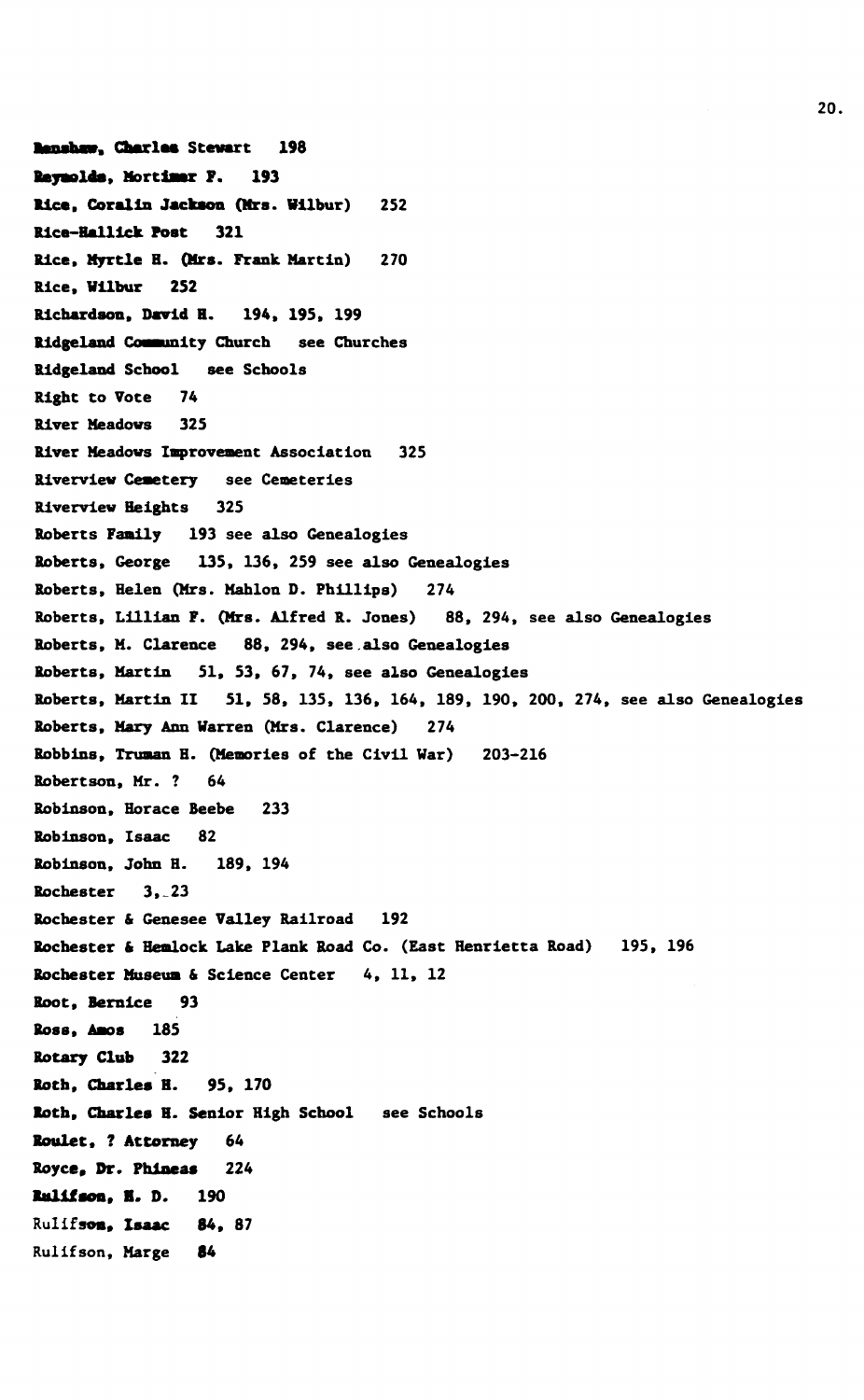**Rummell, Barney 82 Rush-Henrietta Central School District 12, 168-179 Rush Henrietta Rotary Club 322, 323 Rush School see Schools Russell, John 58, 98 Russell, Jonathan 48, 189 Ryno, Ida M. (Mrs. Stephen J. Warren) 274 Ryno, Nancy Jane (Mrs. William C. Quimby) 284 Ryno's Hotel 85 St. Blaise's Chapel see Churches St. Peter's Church see Churches Savage, Rev. John S. 124 Sawmills 75 Schenck, Anna Angle (Mrs. Lindsay) School System, New York State 133 School Taxes 137-140, 145-147, 149 Schools: Henry Burger Junior High School 175 David B. Crane Elementary School 173 Crittenden Elementary School 173 District Schools 135-149 Ethel Fyle Elementary School 176 Gage School 135 William Gillette Elementary School 170 Henrietta High School 165, 167 Monica Leary Elementary School 171 Monroe County High School 152 Monroe High School 153-156 Ridgeland School 149 Charles H. Roth Senior High School 170, 178 Rush School 168, 169 Emma Sherman Elementary School 177 James Sperry Senior High School 178 Mary K. Vollmer Elementary School 178 Carlton Webster Junior High School 173 Floyd S. Winslow Elementary School 172 Schwartz, Mrs. Blanche 297 Schwasman, Gus 114 Schuyler Family see Genealogies Scott, Ezekiel and wife Catherine 26, 27 Scott, Isaac 26, 27**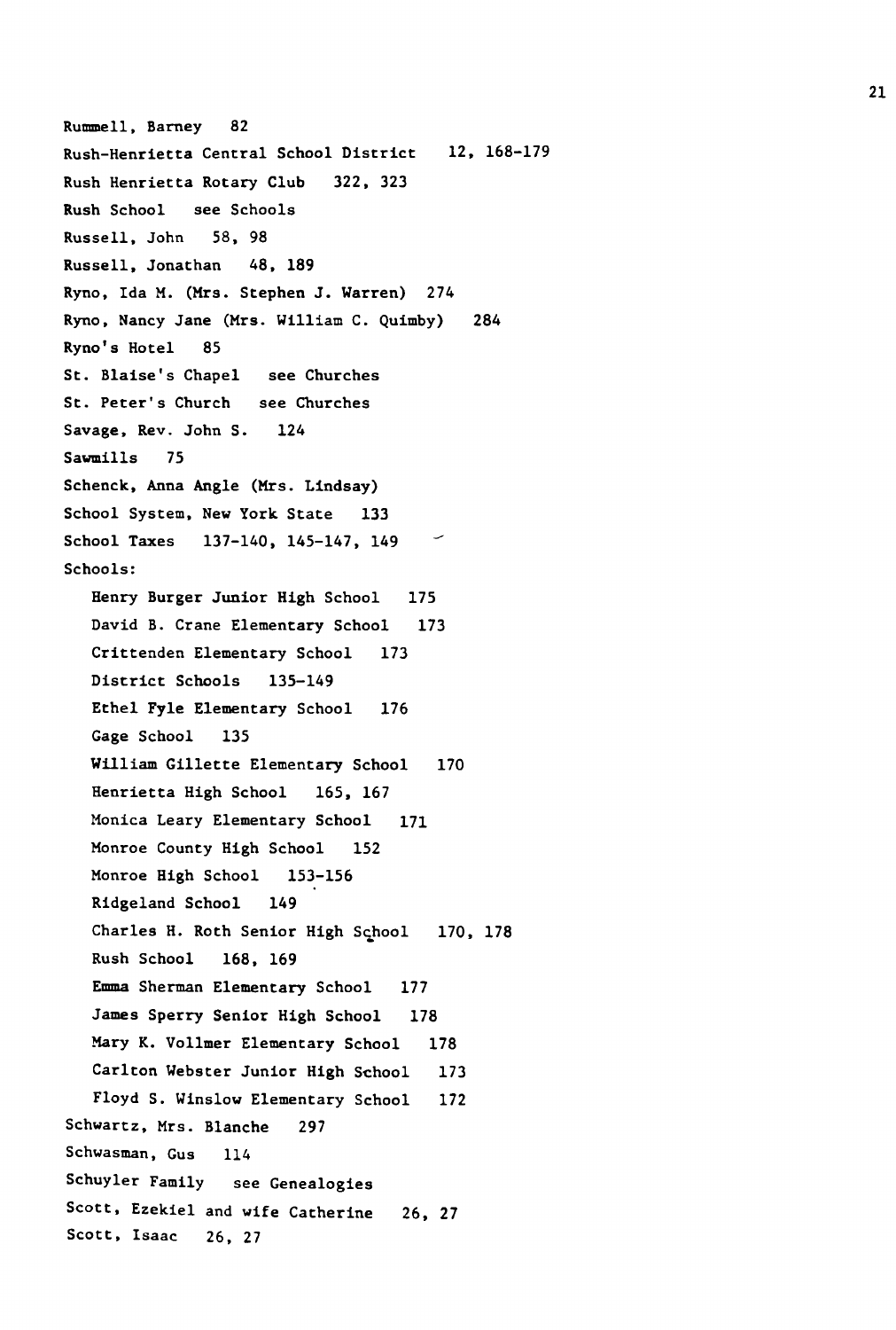**Scott. Wm. Philip 110 Search Family** see Gunnalogies Search, Lot, Jr. 280, see also Genealogies **Search. Lot, Sr. 280, see also Genealogies Search, Matilda (Mrs. William Dunn) 280 Search, Sarah Scout (Mrs. Lot, Jr.) see Genealogies Search, Wesley see Genealogies Second Baptist Church see Churches Serrurier, Hendrlk Cornells 38-43 Shaw, John 114 Sherman, Emma Elementary School see Schools Sherman, Jarvis 82, 87, 188 Sherman, Silas 77 Sherwood, Hezekiah 48 Shiltoe, Thomas 99 Sibley, Charles 84 Siefert, David 101 Silke, Fr. 120 Sipperly, John 92 Six, Dr. Cornells Charles 34-36, 57, 64, 66, 71-73 Six Nations 21 Six, Willem C. 34, 35, 37 Six, Dr. Willem Fabricus 32-35, 38-43, 57, 60-62, 64 Slade, George 48 Sloman, Rev. Richard 117 Smith, Dorothy (Mrs. George Zornov) 80 Smith, Earl 317 Smith, George 195 Smith, Harriet 314 Smith, Hattie Fretts 92 Smith, Jeanette 93 Smith. John 114 Smith, Jonathan 75 Smith, Marvin 92 Smith, Samuel 75, 137 Smith, Col. Saul 58 Smith, William 80 Snider, Hilton F. 279 Southslde Church of Christ see Churches SoutbtOMB Plaza 331 Spachcr, Peter 94 Spence, Ralph 317**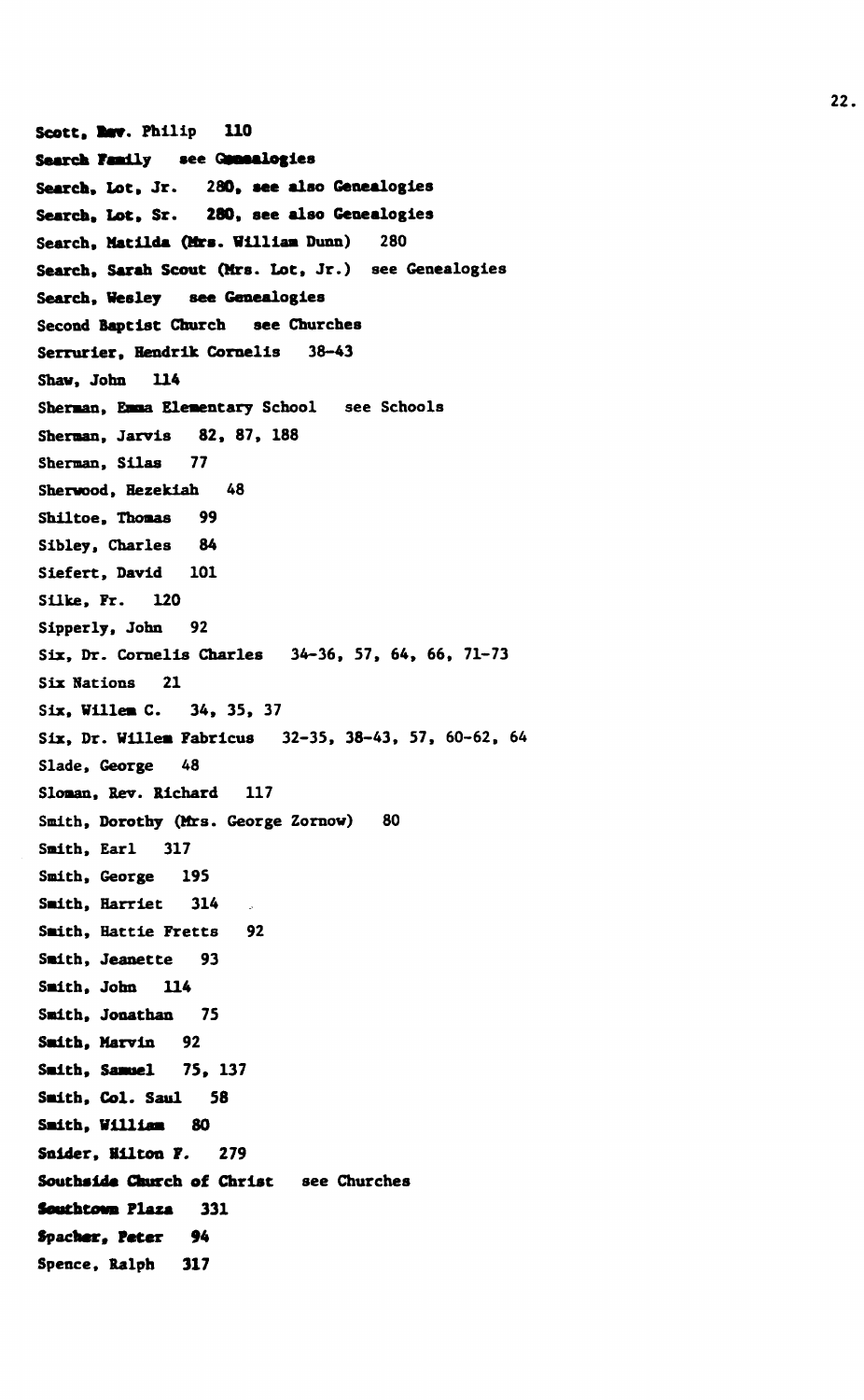**Sperry, Charles 74, 105 Sperry, George 105 Sperry. Janes 49, 50, 75, 104-108, 143, 150, 158, 188, 189, 198, 199 Sperry, James Senior High School see Schools Sperry, Joy 50 Sperry, Mary Ana (Mrs. Royce Oatman) 50 Sperry. Mary Lamont (Mrs. Joy) 50 Sperry, Moses 49, 104, 105 Springer, Wells 149, 199 Stallnan, Christ 114, 115 Stallman, Fred 114 Stark, Bishop Dudley 128 Stark, Dudley, Jr. 128 Starkweather, C. M. Jr. 195 State Supervision of Schools 132, 133 Steinhoff, Barbara Dunn (Mrs. Thomas) see Dunn Genealogies Sternbergh, Maria (Mrs. Henry Quimby) 284 Stevens, Jacob 74, 82 Stone, Alfred 184, 265 Stone, Belle (Mrs. Francis Marion Winslow) 101, 263 Stone, Bert 265 Stone, Catherine 321 Stone, Clark 78, 92, 142. 164 Stone, Danforth 105 Stone, Gordon 265 Stone, Harvey 101, 110, 263, 265 Stone, Harvey II 265 Stone, Helen 293 Stone, Howard 265** Stone, Lucretia Belle see Stone, Belle **Stone, Lucy 248, 249 Stone, Simeon 74 Stone, Timothy 58, 184, 263 Strasenburgh Family see Genealogies Strasenburgh, Fred A. 13, 164, 198, 265, 268 see also Genealogies Strasenburgh, Rev. George 110, 198 see also Genealogies Strasenburgh Laboratories 332 Strasenburgh, Robert 164, 198, 265, 268 see also Genealogies Student Lists at Monroe Academy -161-163 Suburban Heights School Suburban Plaza 331**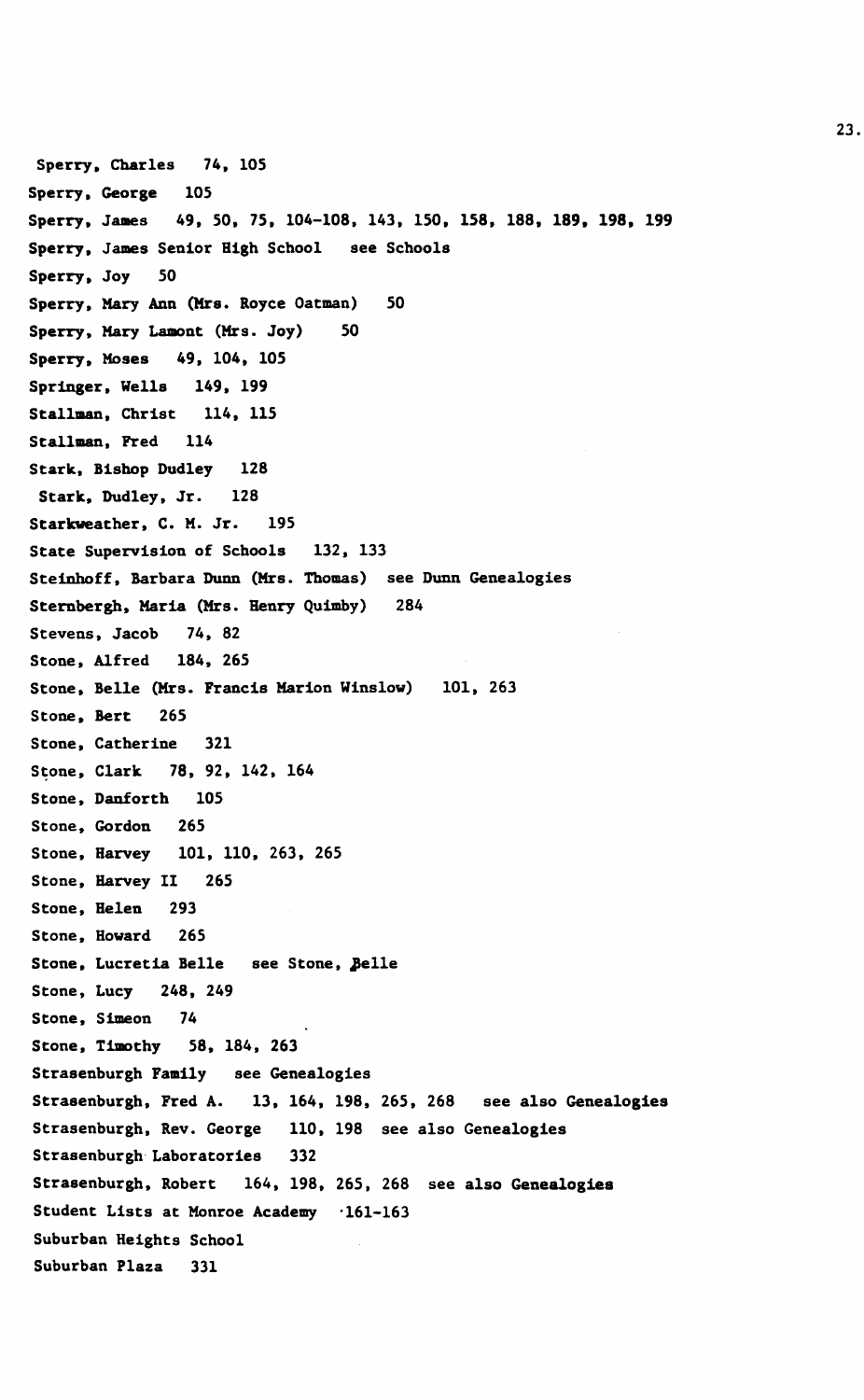Suburban Sham 304 **Suburban Step Library 304 Sullivan. Joim\* 3mea 22 Sullivan's Army 21 Sweeney, James 93 Swift. Dean 317 Swift, Edward (Senior & Junior) 95 Swift, Moses 78 Swift Hursery 95, 96 Syaonds, Dr. Jonah 224 Synagogues: Teaple Beth Am 124, 125 United Syragogues of America 124 Tannery 76 Taxes, working off 195 Taylor, Ann (Mrs. William Reeve) 57 Taylor, Dr. James H. 312 Teaperance Societies 152, 153 Teaple Beth Aa see Synagogues Ten Haaken, Richard 179 Terry, Clara Titus (Mrs. M. Irvin) 285 Terry, Marjory (Mrs. Harold Carter, Sr.) 284 Terry, Polly Conkling (Mrs. Rensselaer) 285 Terry, Rensselaer 149, 285 Thorp, Caroline (Mrs. Robert Dunn) 280 Thruway 303 Tibbetts, Amos 201 Tlbbetts, Frank 136, 201, 202 Tillotson, Henry 135 Timothy, Sister Mary 119 Tinker Cemetery see Cemeteries Tinker Family 55 Tinker, James 53 Tinker, Joseph 105 Tlrabassl. John 296, 317 Titus, Anne M. Beebee (Mrs. Benjamin F.) 284 Titus, Benjamin F. 284 Titus, Clara Lucy (Mrs. M. Irvin Terry) 285 Titus, Haaaaa M. Fowler (Mrs. Benjamin F.) 285 Titus, Lydla Lace (Mrs. Samuel) 284 Tltua, Samuel 284**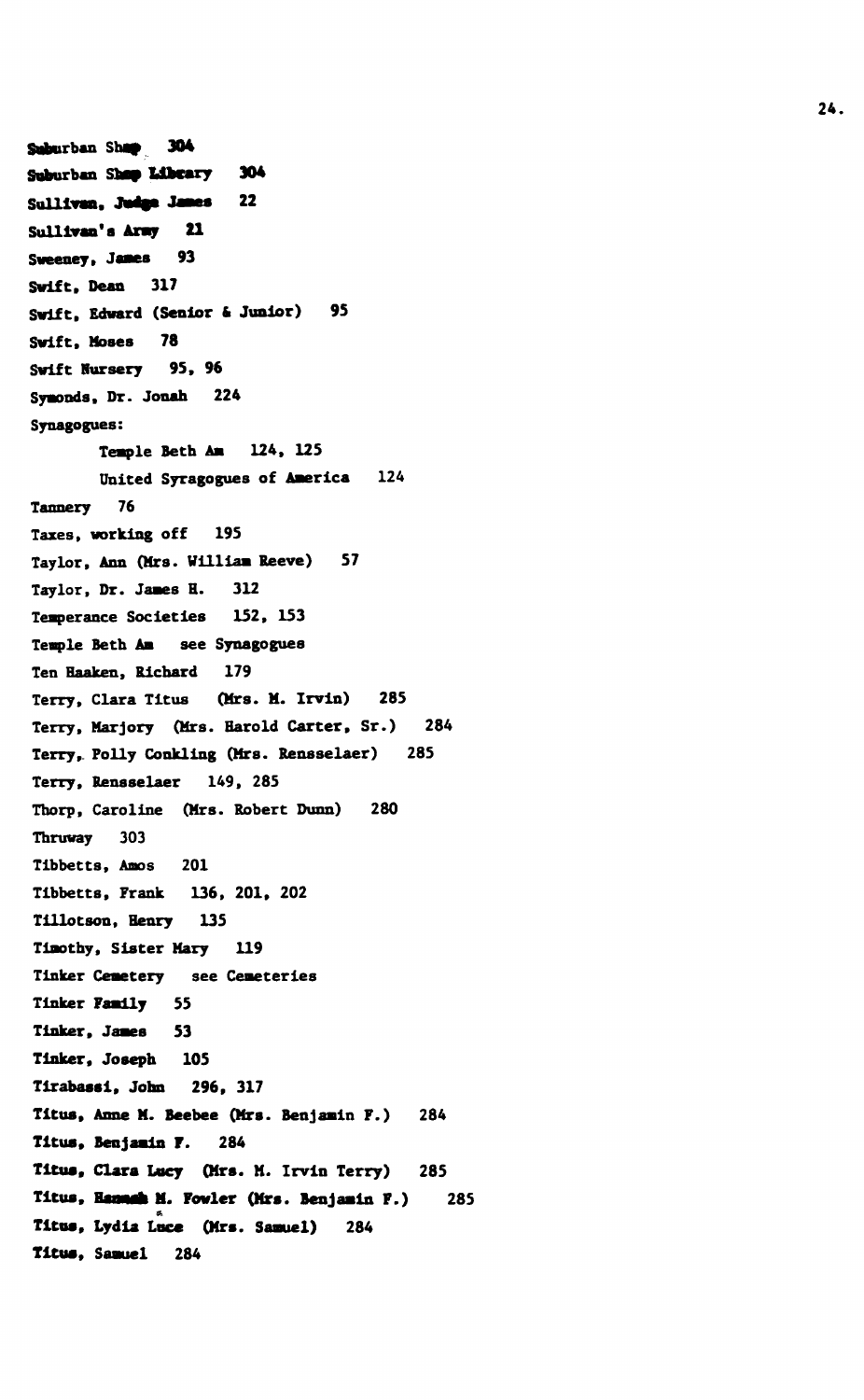**Tobey, Margaret (Mrs. Paul) 313 Todd, Orrln 149 Toll Road Charges 194, 195 Town Formation 33 Town Meetings 75 Township XII, Range VII 26, 32, 33, 60, 61, 74 Treuthart. Theodore 314 Tripp, Benjamin 276 Truesdell, Flora Dunn (Mrs. Gifford) 281 Tucker, Elizabeth A. (Mrs. George Strasenburgh) 279 Tucker, Joseph 102 Tucker, Syrene (Mrs. James Haseltine) 224 Turner, Sarah (Mrs. Henry Quimby) 284 Underground Railway 198, 199 Union Free School 142, 164, 167 Union Free School Act 133 United Church of Christ see Churches United Henrietta Baptist Church see Churches United Synagogues of America see Synagogues Universalist Church see Churches Unrecorded Deeds 57 Utley, Samuel 194 Vail, Elizabeth 178 Vander Hoop 38, 39, 41, 43 Van Horn, Bert 165 Vantatorie, Luciano 89 Veterans of Foreign Wars 320 Village Improvement Assocation 314 Viola, Helen (Mrs. Louis) '273 Virgilio, John 193 Vogt, Rev. George 120 Voight, Mrs. Carl 313 Vollmer, Albert 149 Vollmer Mary K. Vollmer Elementary School see Schools Volunteer Ambulance Service 315, 316 Vosburgh, Dr. H. D. 224 Wadsworth, James 32, 33, 38-44, 57, 60, 62, 64, 65, 67, 68, 71, 73, 149, 159, 188, 263 Wadsworth, Jeremiah 22, 32 Wadsworth, John 27 Wadsworth, William 22, 32 Wagner, John 77**

2S>.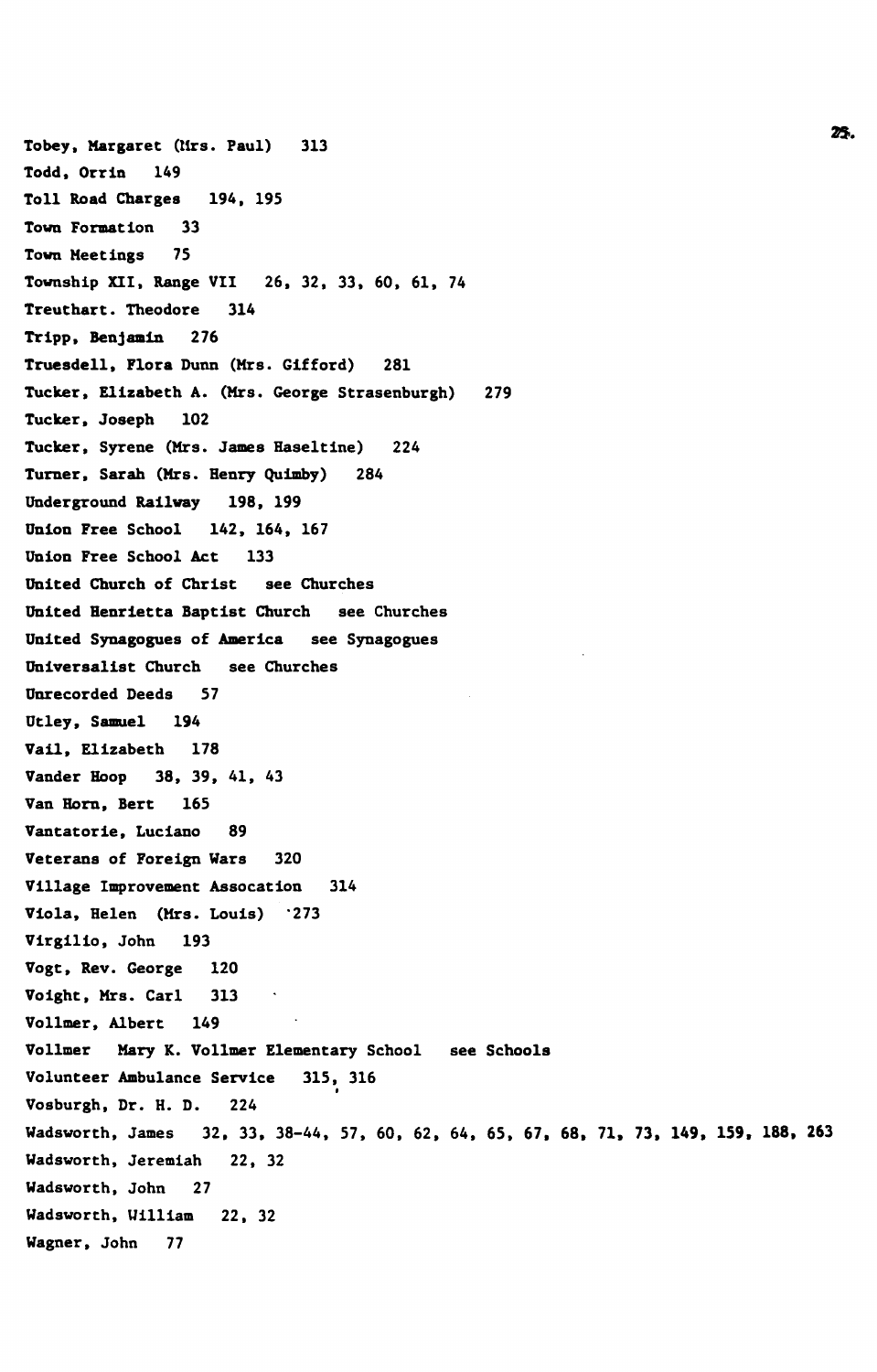## **HENRIETTA PUBLIC LIBRARY**

AUK , **Br.Char**lea **224, 293 2 6 Walker. William 22 War of 1812 SS, 59 Kin , Benjamin 56 Warner, Jaaes 300 Warren, Benjamin 274 Warren, Helen lone (Mrs. H.** Fred Wlttaaack) 274, 275 **Warren, Ida Ryno (Mrs.** Stephen **J.)** 274, 275 **Warren, Mary** Ellen (Mrs. Clarence Roberts) 274 **Warren,** Sarah **Jane Bushman** (Mrs. Benjamin) 274 **Warren. Stephen J.** 274, 294 **Warren, Lt. Col. William** 58 Warth, Frank 93 Weaver, Elder 102 Weaver, Sidney 75 Webster, Aaron 98 Webster, Alonzo D. Webster Carlton Webster Junior High School see Schools Webster, Elijah 58 Webster, John 84, 193 Webster, Mercy (Mrs. Elijah Little) 49 Wedd, B. G. 298 Weeks, Dr. ? 224 Wells, Corwin 75 Wells, Eager 75 Wells, Capt. Jos. 58 Wenrich, Louise (Mrs. John) 277, 278 Werner, Gus 80 West Baptist Church see Churches West Henrietta Elementary School 169 West Henrietta Volunteer Fire Dept. 145, 313, 317 Westminster **Park** 85 **West** Shore Railroad 192, 193 **West Town 33, 44, 58, 68, 69,** 74, **75, 98 West Woods of** Pittsford 33 **Wheeler, Bentley 87 Wheeler.** Cecilia **(Mrs.** Lyman Miller) 83 **Wheeler, Hiram 83 Wheeler, Rev. Otis** 101 **Whltaker Cemetery** see Cemeteries **Whitaker, Jonathan** 160, 185 Whi**taker, Mary (Mrs. Jonathan)** 185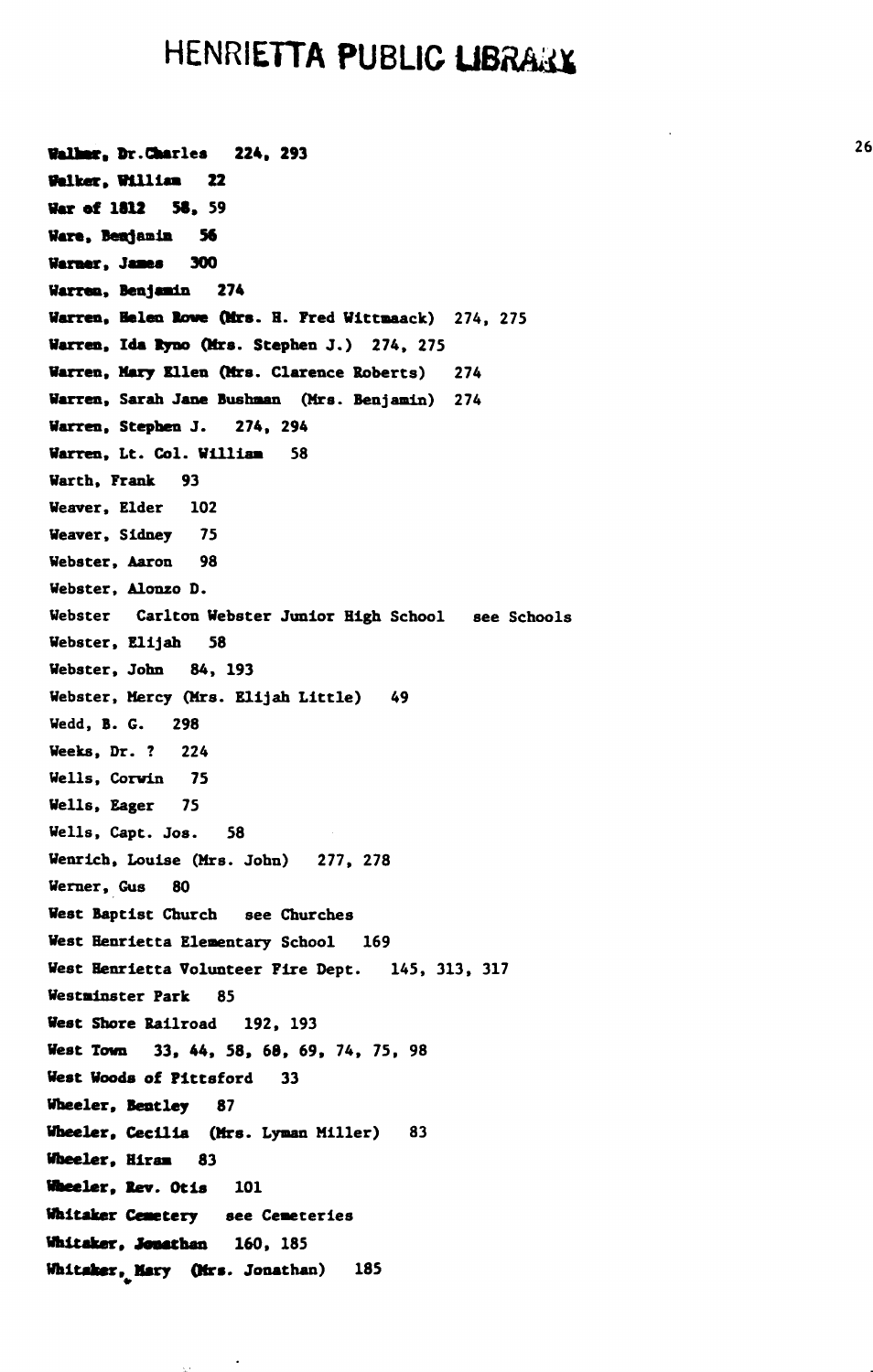**Whitcomb, Samuel 56, 253 Wickvire, Roswell 74, 188, 189, 194 Wiegand, Mrs. Wayne 318 Wilder, Moses 48, 111 Wildwood Cemetery see Cemeteries Wilkins, Richard 82 Wilkinson, James & wife 85 Williams, Alexander 78, 194, 203 Williams, Alfred 82 Williams, Elizabeth Perry (Mrs. Chevalier De Witt) 286 Williams, Gertrude (Mrs. Marvin) 87 Williams, Joseph 78, 80 Williams, Marvin 87, 189, 282 Williams, Nathan 78 Williams, Temperance Edgerton (Mrs. Nathan) 78 Williamson, Charles 26, 32**  $\sim$ **Wilmot, James 170 Wilson, Bob 301 Wilson, Ira 58 Wilson, Lewis A. 170 Wilson, Robert 89 Winslow, Belle Stone 101 see also Genealogies Winslow Family see Genalogies Winslow, Dr. Floyd S. 101, 165, 172, 322 see also Genealogies Winslow Floyd S. Winslow Elementary School see Schools Winslow, Jacob 195 Winslow, T. E. 190 Wise, John 77 Wittmaack, Helen Rowe (Mrs. H. Fred) 274, 275 Women's Auxiliary, Rice-Hallick Post 321 Wood, Daisy (Mrs. Philip) 265 Wood, Harry 92, 93 Wood, Raymond 317 Wood, William 101 Woodruff, James 260 Woodruff, Lillian Roberts Jones (Mrs. James) 260 Woodruff, Lucy Perry 148, 297 Woolcott, J. M. 194 Works, Eliza 263 Works, Rachel (Mrs. William Lincoln Wright, William 194**